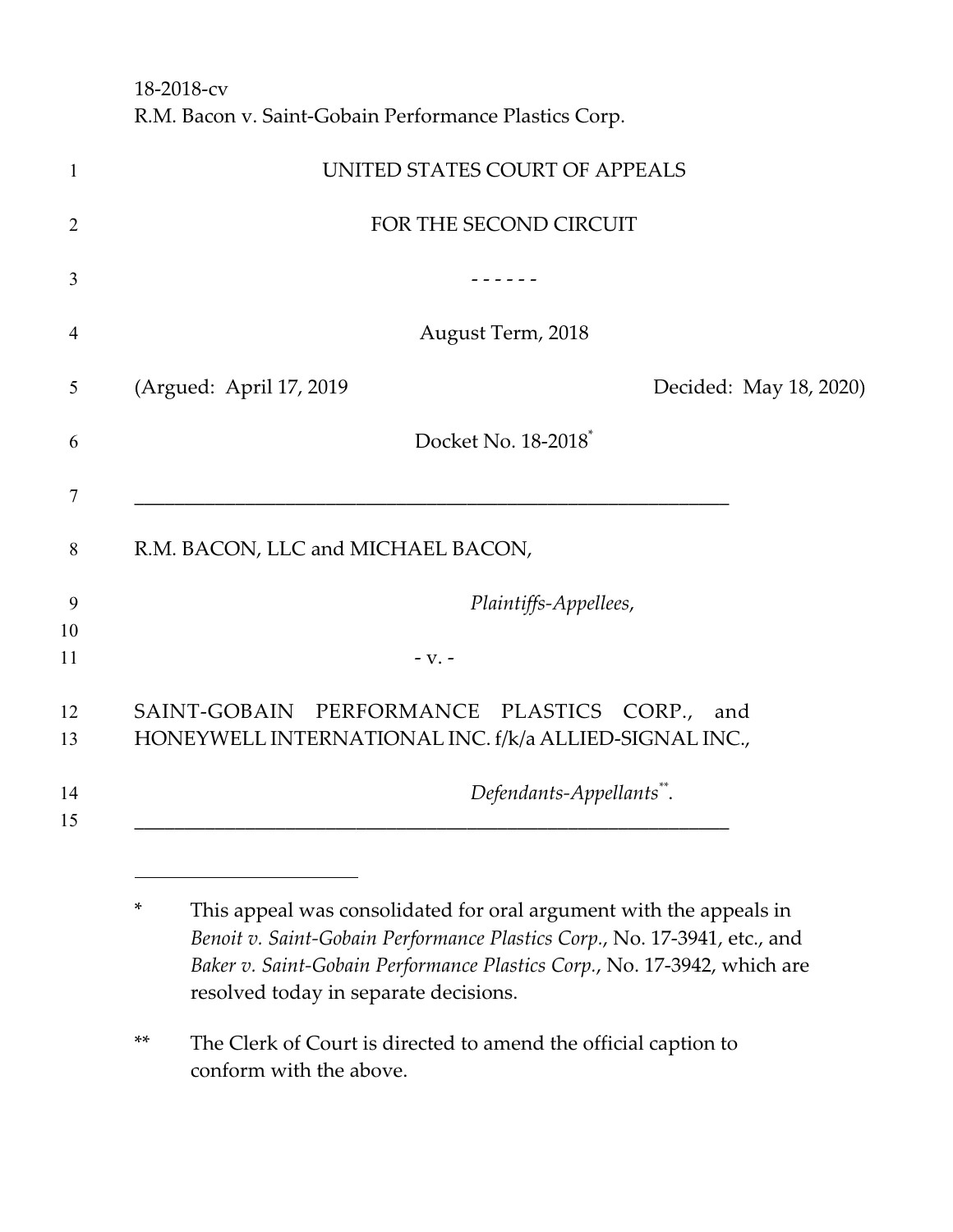Before: KEARSE, POOLER, and CARNEY, *Circuit Judges*.

| $\overline{2}$           | In this action brought by a construction company operating in the Village              |
|--------------------------|----------------------------------------------------------------------------------------|
| $\mathfrak{Z}$           | of Hoosick Falls, New York, and the company's founder who owns land in and/or          |
| $\overline{\mathcal{A}}$ | near the Village, alleging property damage resulting from defendants' negligence in    |
| 5                        | using and disposing of perfluorooctanoic acid ("PFOA") in their                        |
| 6                        | manufacturing operations, thereby contaminating that land and the Village's water      |
| $\tau$                   | supply, defendants appeal pursuant to 28 U.S.C. § 1292(b) from so much of an order     |
| $8\,$                    | of the United States District Court for the Northern District of New York, Lawrence    |
| $\mathbf{9}$             | E. Kahn, Judge, as denied their motion under Fed. R. Civ. P. 12(b)(6) to dismiss the   |
| 10                       | claims that defendants' negligence caused the corporate plaintiff to lose revenues and |
| 11                       | caused the individual plaintiff to suffer devaluation of his land, see R.M. Bacon, LLC |
| 12                       | v. Saint-Gobain Performance Plastics Corp., No. 17-CV-0441, 2018 WL 1010210 (Feb. 20,  |
| 13                       | Defendants contend that these alleged losses do not constitute injuries<br>2018).      |
| 14                       | cognizable in an action for negligence under New York law. For the reasons that        |
| 15                       | follow, we conclude that the district court properly denied the motion to dismiss the  |
| 16                       | claim of the property owner but erred in denying the motion to dismiss the claim of    |
| 17                       | the company.                                                                           |

Affirmed in part; reversed in part.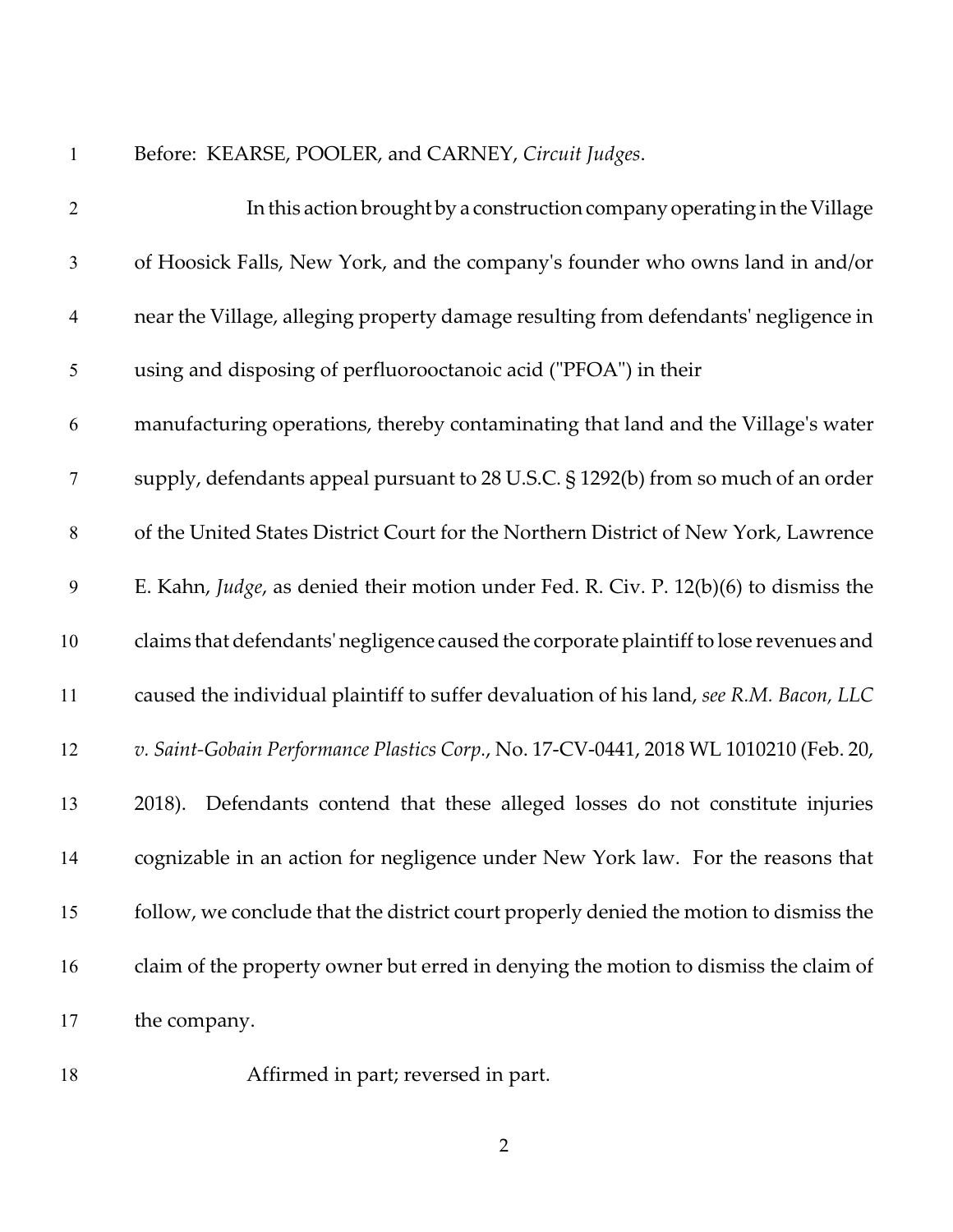| 1              | WILLIAM A. WALSH, New York, New York (Robin L.                                          |
|----------------|-----------------------------------------------------------------------------------------|
| $\overline{2}$ | Greenwald, James J. Bilsborrow, Weitz & Luxenberg,                                      |
| 3              | New York, New York, on the brief), for Plaintiffs-                                      |
| $\overline{4}$ | Appellees.                                                                              |
| $\mathfrak{S}$ | MICHAEL D. DANEKER, Washington, D.C. (Elissa J.                                         |
| 6              | Preheim, R. Stanton Jones, William C. Perdue,                                           |
| $\tau$         | Arnold & Porter Kaye Scholer, Washington, D.C.;                                         |
| $8\,$          | Jennifer R. Kwapisz, Arnold & Porter Kaye Scholer,                                      |
| 9              | New York, New York, on the brief), for Defendant-                                       |
| 10             | Appellant Honeywell International Inc.                                                  |
| 11             | DECHERT, New York, New York (Sheila L. Birnbaum,                                        |
| 12             | Mark S. Cheffo, Bert L. Wolff, Lincoln Davis Wilson,                                    |
| 13             | New York, New York, of counsel), for Defendant-                                         |
| 14             | Appellant Saint-Gobain Performance Plastics Corp.                                       |
| 15             | KEARSE, Circuit Judge:                                                                  |
| 16             | In this action, plaintiffs R.M. Bacon, LLC ("RM"), a construction company               |
| 17             | operating in the Village of Hoosick Falls, New York (the "Village" or "Hoosick Falls"), |
| 18             | and its founder Michael Bacon ("Bacon"), who owns land in and/or near the Village,      |
| 19             | pursue negligence claims alleging that defendants Saint-Gobain Performance Plastics     |
| 20             | Corp. ("Saint-Gobain") and Honeywell International Inc., f/k/a Allied-Signal Inc.       |
| 21             | ("Honeywell"), respectively the owner and a past owner of a manufacturing facility      |
| 22             | in the Village, used and disposed of the chemical perfluorooctanoic acid ("PFOA") in    |
| 23             | a manner that contaminated the Village's water supply and Bacon's land. Defendants      |
| 24             | appeal pursuant to 28 U.S.C. § 1292(b) from so much of an order of the United States    |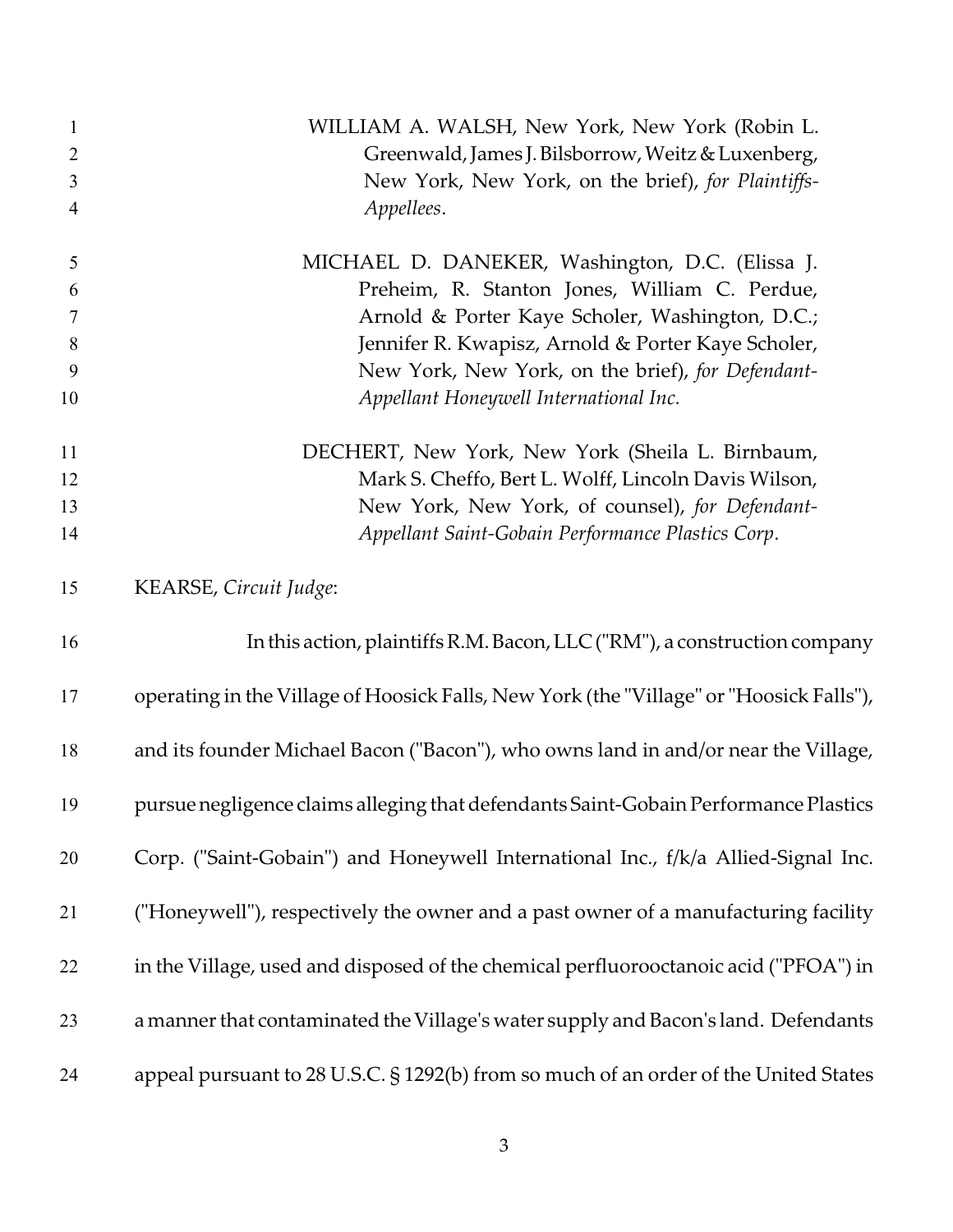| $\mathbf{1}$    | District Court for the Northern District of New York, Lawrence E. Kahn, Judge, as         |
|-----------------|-------------------------------------------------------------------------------------------|
| 2               | denied their motion under Fed. R. Civ. P. 12(b)(6) to dismiss claims that defendants'     |
| $\mathfrak{Z}$  | negligence caused RM to lose revenues and caused Bacon to suffer diminution in the        |
| $\overline{4}$  | value of his property, see R.M. Bacon, LLC v. Saint-Gobain Performance Plastics Corp.,    |
| $5\overline{)}$ | No. 17-CV-0441, 2018 WL 1010210 (Feb. 20, 2018) ("Bacon I"). Defendants contend that      |
| 6               | neither of those alleged losses constitutes injury cognizable in an action for negligence |
| $\tau$          | under New York law. For the reasons that follow, we conclude that the district court      |
| 8               | properly denied defendants' motion to dismiss the claim of Bacon but erred in             |
| 9               | denying their motion to dismiss the claim of RM.                                          |

## 10 I. BACKGROUND

 This appeal was argued orally in tandem with two others decided today, including *Benoit v. Saint-Gobain Performance Plastics Corp.*, --- F.3d --- (2d Cir. 2020) ("*Benoit II*"). The three appeals deal with numerous actions brought in the district court against Saint-Gobain and Honeywell, asserting claims of injury resulting from defendants' contamination of the Village's water supply with PFOA, *see generally Benoit II*, --- F.3d at ---.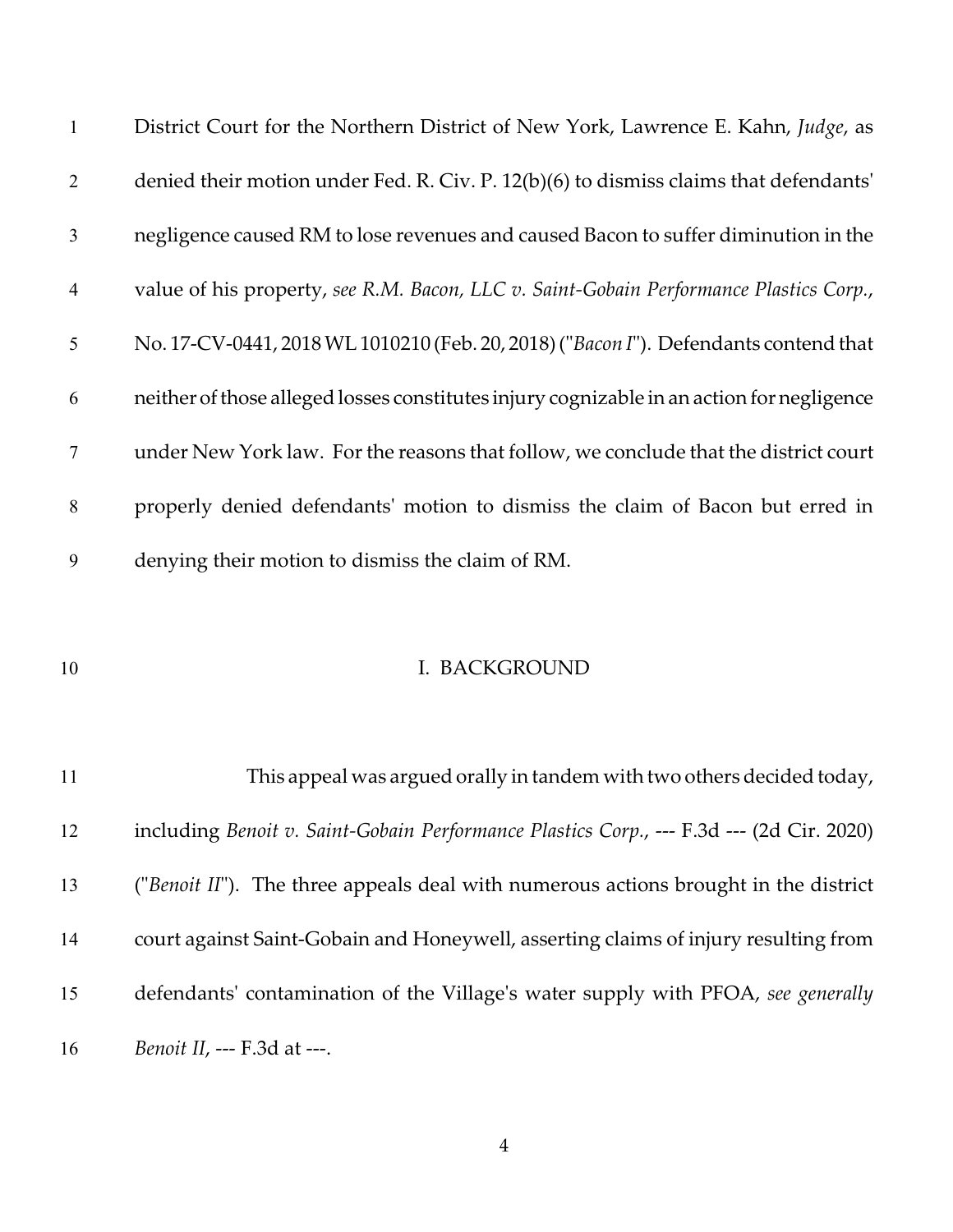| $\mathbf{1}$   | The factual allegations in the amended complaint in this action ("Am.                 |
|----------------|---------------------------------------------------------------------------------------|
| $\overline{2}$ | Compl."), taken as true for purposes of considering a Rule 12(b)(6) motion, are set   |
| $\mathfrak{Z}$ | forth in the district court's opinion, see Bacon I, 2018 WL 1010210, familiarity with |
| $\overline{4}$ | which is assumed. We summarize here more briefly plaintiffs' property damage          |
| 5              | claims premised on negligence, their other claims having been dismissed or            |
| 6              | withdrawn.                                                                            |
|                |                                                                                       |
| $\overline{7}$ | A. The Amended Complaint                                                              |
| 8              | RM, located in the Town of Hoosick (or "Hoosick Town"), which is                      |
| 9              | adjacent to the Village, primarily provides home construction and home                |
| 10             | improvement services. (See Am. Compl. II 76, 79, 81.) RM was organized by Bacon       |
| 11             | in 1985; by 2015 it had become "the leading construction company in an                |
| 12             | approximate[ly] 25-mile radius of Hoosick Falls" (id. \in 86); between 2010 and 2015, |
| 13             | it performed excavation and roadway development work for virtually all new            |
| 14             | commercial construction in the area and for some 75 percent of all private property   |
| 15             | development, enjoying revenues of more than \$1 million annually. (See id. II 85-88.) |
| 16             | In 2015 and 2016, the United States Environmental Protection Agency                   |
| 17             | ("EPA") issued health advisories for Village residents, stating that it was dangerous |
|                | 5                                                                                     |
|                |                                                                                       |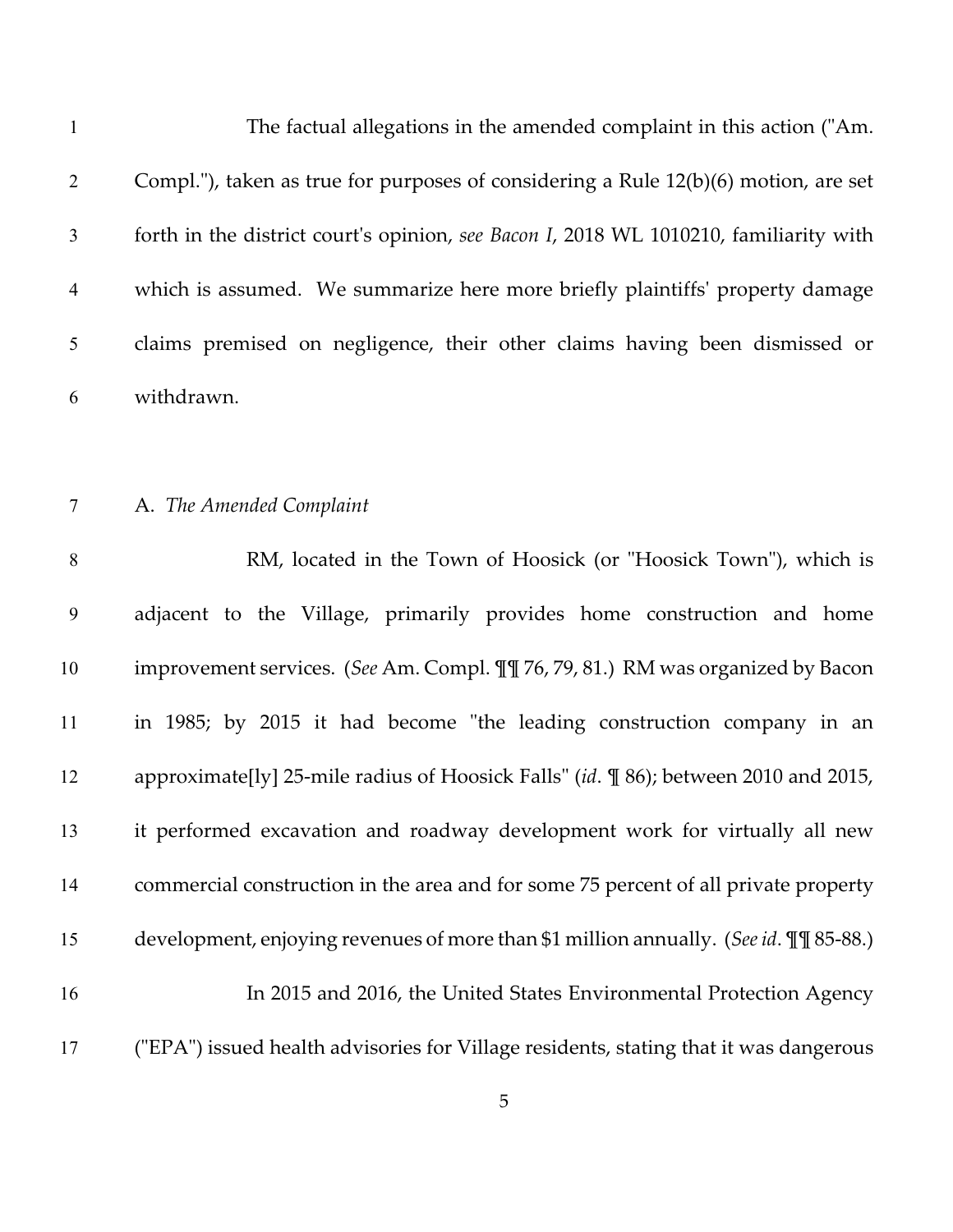| $\mathbf{1}$   | to ingest water whose PFOA content was more than 70 parts per trillion, and advising     |
|----------------|------------------------------------------------------------------------------------------|
| $\overline{2}$ | against using Village water for drinking or cooking. (See id. III 29, 56-57.) In 2017,   |
| 3              | the New York ("State") Department of Environmental Conservation ("DEC") reported         |
| $\overline{4}$ | on groundwater tests it had conducted at various Village locations connected with        |
| $\mathfrak{S}$ | defendants. The lowest average PFOA content shown in those tests was 1,596 parts         |
| 6              | per trillion; the highest PFOA content was 130,000 parts per trillion. (See id. \[ 50.)  |
| $\tau$         | The EPA noted that peer-reviewed studies indicate that "exposure                         |
| 8              | to PFOA over certain levels may result in adverse health effects,                        |
| 9              | including developmental effects to fetuses during pregnancy or to                        |
| 10             | breastfed infants (e.g., low birth weight, accelerated puberty,                          |
| 11             | skeletal variations), cancer (e.g., testicular, kidney), liver effects                   |
| 12             | (e.g., tissue damage), immune effects (e.g., antibody production                         |
| 13             | and immunity), thyroid effects and other effects (e.g., cholesterol                      |
| 14             | changes)."                                                                               |
| 15             | (Am. Compl. ¶ 30.)                                                                       |
| 16             | The State placed defendants' manufacturing facility on the State                         |
| 17             | Superfund list as a site presenting a significant threat to public health, and asked the |
| 18             | federal government to designate that facility as a federal Superfund site; Honeywell     |
| 19             | entered into a consent order with the State; and Saint-Gobain agreed to provide          |
| 20             | Village residents with bottled water and to fund the installation and maintenance of     |
| 21             | filtration systems for the municipal water supply. (See id. $\P\P$ 62, 48, 58.)<br>The   |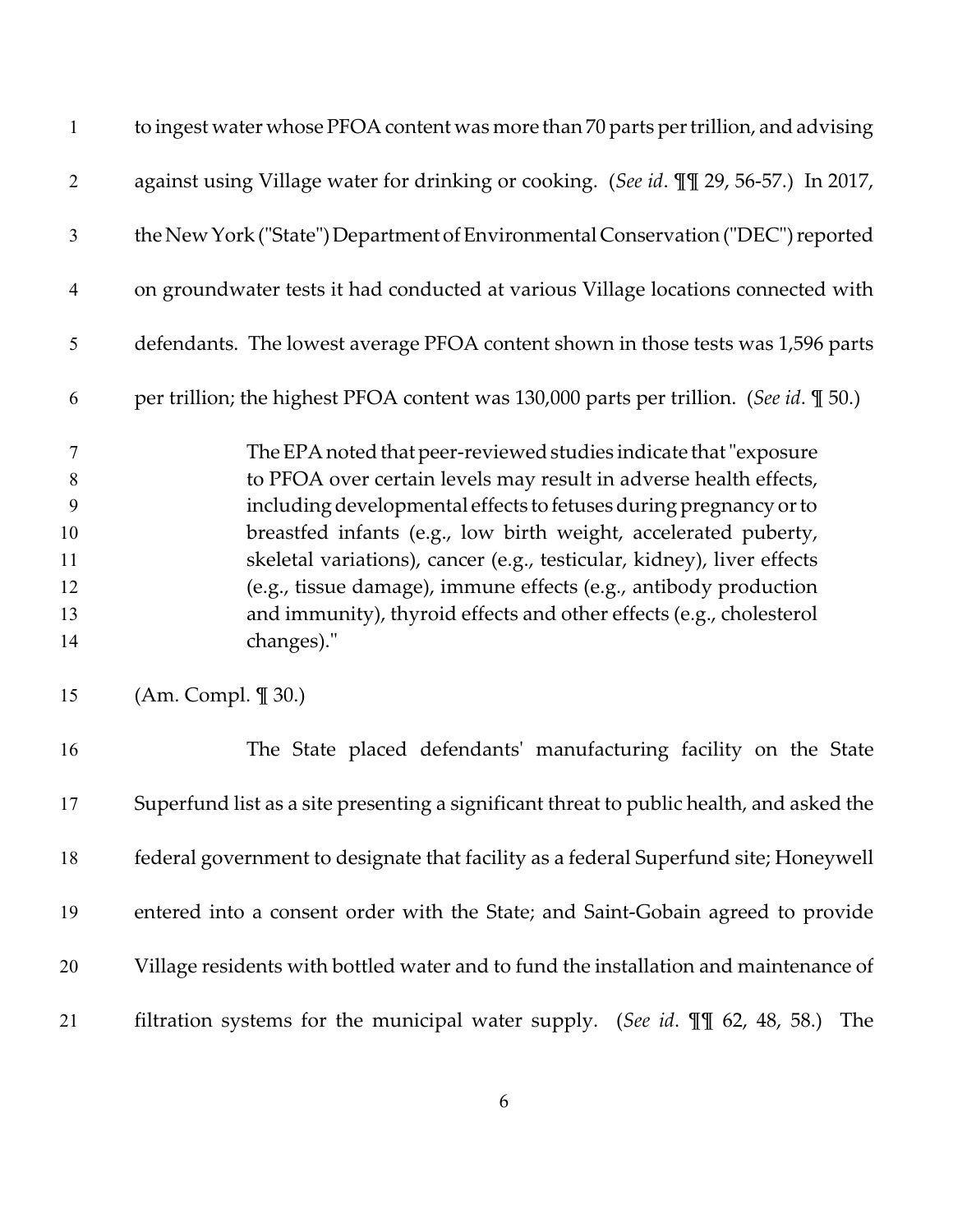| $\mathbf{1}$                                    | amended complaint alleged that                                                                                                                                                                                                                                                                             |
|-------------------------------------------------|------------------------------------------------------------------------------------------------------------------------------------------------------------------------------------------------------------------------------------------------------------------------------------------------------------|
| $\overline{2}$<br>3<br>$\overline{4}$<br>5<br>6 | [t]he public is also generally aware that the DEC[-]overseen blood<br>testing of local residents has uncovered incredibly high levels of<br>PFOA in blood of many local community members. That testing<br>reveals that most residents have PFOA in their blood well in<br>excess of the national average. |
| $\tau$                                          | (Am. Compl. ¶ 70.)                                                                                                                                                                                                                                                                                         |
| 8                                               | As a result of the "general knowledge" of PFOA in the Village, the                                                                                                                                                                                                                                         |
| 9                                               | "population" became "fearful of its long-term health" and "reluctant to undertake                                                                                                                                                                                                                          |
| 10                                              | property development." (Id. ¶ 71.) At least one bank official publicly stated that his                                                                                                                                                                                                                     |
| 11                                              | bank would not issue mortgages for any home connected to the municipal water                                                                                                                                                                                                                               |
| 12                                              | supply; and some local banks indicated that they would not advance funds for the                                                                                                                                                                                                                           |
| 13                                              | purchase or refinancing of a home in Hoosick Falls due to lack of access to potable                                                                                                                                                                                                                        |
| 14                                              | water. (See id. $\mathbb{I}$ 63.) As a result of PFOA contamination and the lack of available                                                                                                                                                                                                              |
| 15                                              | financing, "the economic development of the Village has largely ceased" (id. $\P$ 67), and                                                                                                                                                                                                                 |
| 16                                              | property values in Hoosick Falls have declined dramatically (see id. \[ 66).                                                                                                                                                                                                                               |
|                                                 |                                                                                                                                                                                                                                                                                                            |
| 17                                              | 1. The Effect on RM                                                                                                                                                                                                                                                                                        |
| 18                                              | As alleged in the amended complaint, described by the district court,                                                                                                                                                                                                                                      |
| 19                                              | [t]he discovery of PFOA contamination in Hoosick Falls had                                                                                                                                                                                                                                                 |
|                                                 |                                                                                                                                                                                                                                                                                                            |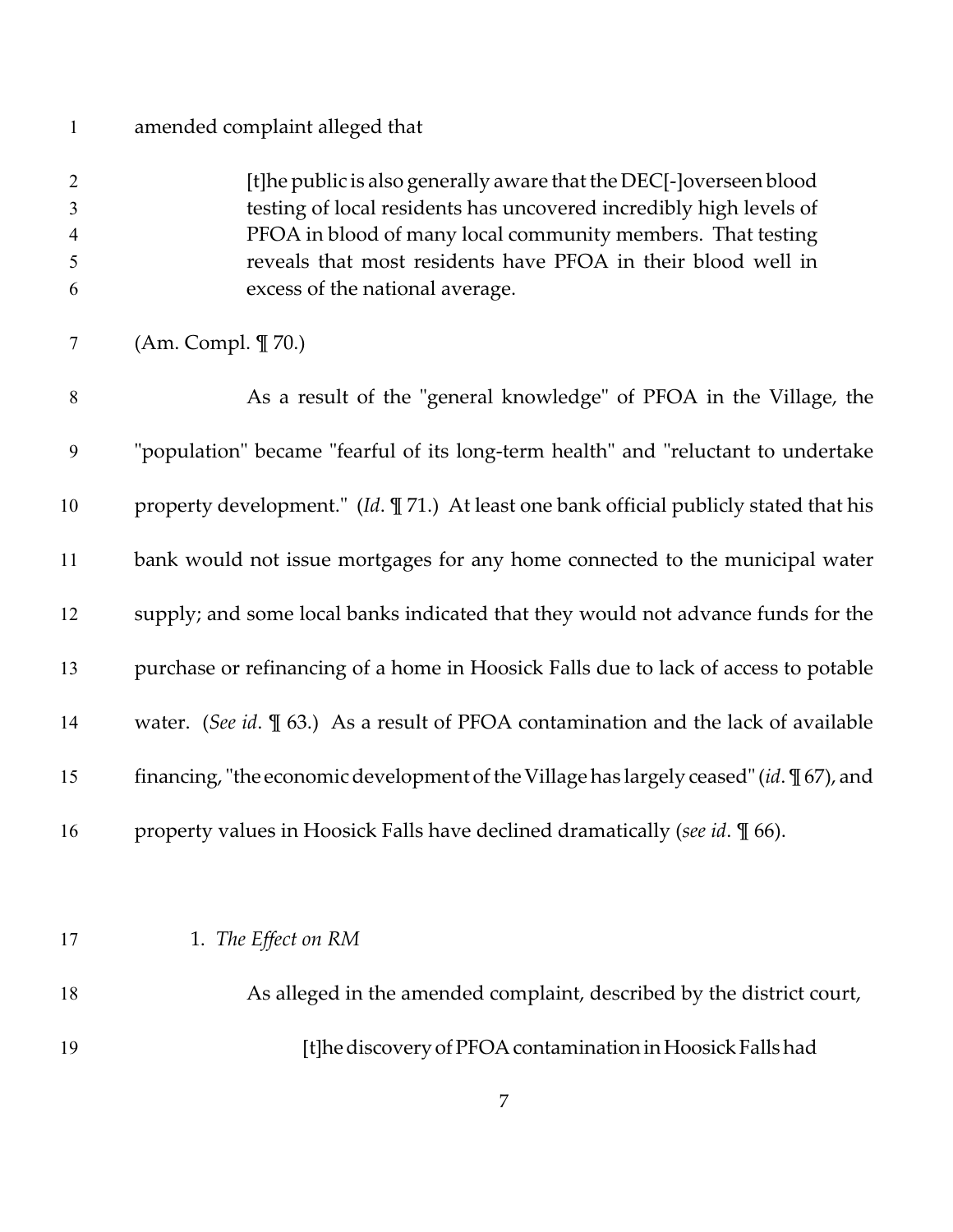| $\mathbf{1}$<br>$\overline{2}$<br>3<br>4<br>5<br>6<br>$\tau$<br>8<br>9<br>10 | a profound impact on RM's business. [Am. Compl.] [ 90. The<br>decline in property values, groundwater contamination, and lack<br>of available financing caused nearly all home construction and<br>improvement work to cease in 2016. Id. ¶ 90-105. RM "had no<br>construction or excavation work scheduled at the start of July<br>2016," id. $\mathbb{I}$ 102, and "no new contracts for 2016," id. $\mathbb{I}$ 105. Its<br>shrinking payroll reflects the economic downturn. From 2010 to<br>2016, RM had seven employees. Id. ¶ 101. By June 2016, the<br>company had only one part-time and three full-time employees.<br>Id. By September 2016, Bacon was RM's sole remaining employee, |
|------------------------------------------------------------------------------|------------------------------------------------------------------------------------------------------------------------------------------------------------------------------------------------------------------------------------------------------------------------------------------------------------------------------------------------------------------------------------------------------------------------------------------------------------------------------------------------------------------------------------------------------------------------------------------------------------------------------------------------------------------------------------------------|
| 11                                                                           | and he received no salary for his work. $Id. \P$ 107. The company                                                                                                                                                                                                                                                                                                                                                                                                                                                                                                                                                                                                                              |
| 12                                                                           | "experienced a substantial loss of revenue for the 2016 fiscal year."                                                                                                                                                                                                                                                                                                                                                                                                                                                                                                                                                                                                                          |
| 13                                                                           | <i>Id.</i> 111. "Individuals have expressly stated that the presence of                                                                                                                                                                                                                                                                                                                                                                                                                                                                                                                                                                                                                        |
| 14                                                                           | PFOA in the environment prevents them from hiring" RM. Id.                                                                                                                                                                                                                                                                                                                                                                                                                                                                                                                                                                                                                                     |
| 15                                                                           | $\P$ 109.                                                                                                                                                                                                                                                                                                                                                                                                                                                                                                                                                                                                                                                                                      |
| 16                                                                           | Bacon I, 2018 WL 1010210, at *2. "[N]o property development occurred in the Village                                                                                                                                                                                                                                                                                                                                                                                                                                                                                                                                                                                                            |
| 17                                                                           | during 2016." (Am. Compl. $\parallel$ 166.) The amended complaint alleges that by                                                                                                                                                                                                                                                                                                                                                                                                                                                                                                                                                                                                              |
| 18                                                                           | contaminating the Village's groundwater, defendants wreaked havoc on the local                                                                                                                                                                                                                                                                                                                                                                                                                                                                                                                                                                                                                 |
| 19                                                                           | housing market and destroyed RM's business. (See id. III 166-68.)                                                                                                                                                                                                                                                                                                                                                                                                                                                                                                                                                                                                                              |
|                                                                              |                                                                                                                                                                                                                                                                                                                                                                                                                                                                                                                                                                                                                                                                                                |
| 20                                                                           | 2. The Effect on Bacon                                                                                                                                                                                                                                                                                                                                                                                                                                                                                                                                                                                                                                                                         |
| 21                                                                           | The amended complaint alleges that Bacon owns the Hoosick Town                                                                                                                                                                                                                                                                                                                                                                                                                                                                                                                                                                                                                                 |
| 22                                                                           | property on which RM is located, as well as approximately 90 surrounding acres. (See                                                                                                                                                                                                                                                                                                                                                                                                                                                                                                                                                                                                           |
| 23                                                                           | Am. Compl. II 112.) The amended complaint does not allege that his drinking water                                                                                                                                                                                                                                                                                                                                                                                                                                                                                                                                                                                                              |
| 24                                                                           | has been affected but alleges that his property is contaminated with PFOA. (See id.                                                                                                                                                                                                                                                                                                                                                                                                                                                                                                                                                                                                            |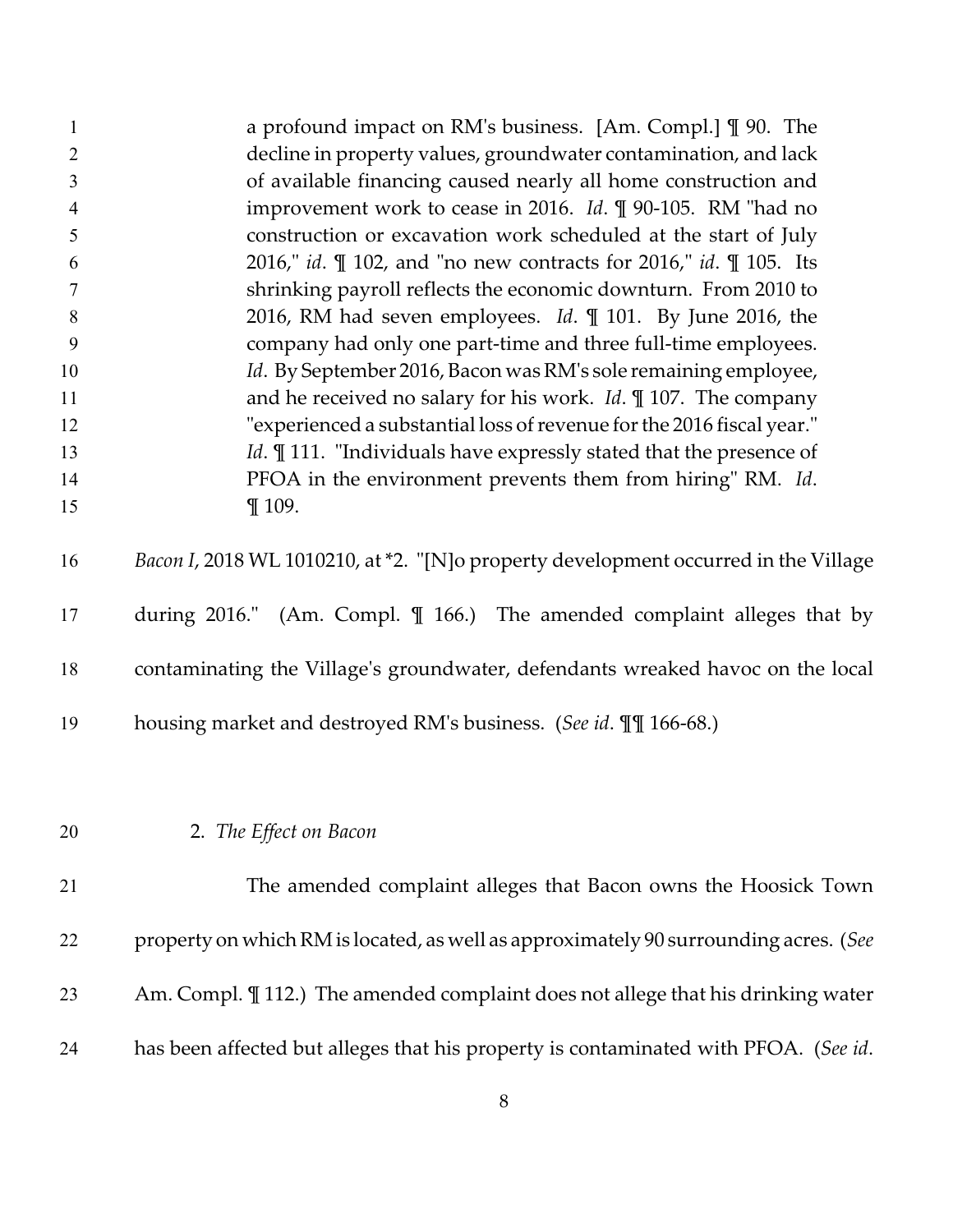**I'll 44, 161.)** Bacon attempted to sell the property in 2016, offering it at \$100,000 below its 2015 assessed value; but no one sought to purchase it or even looked at it. (*See id*. ¶¶ 113-114.) All told, Bacon's property has "lost approximately \$250,000 of its value." (*Id*. ¶ 169.) Together, plaintiffs seek damages totaling \$2.4 million.

## B. *The Denial of Defendants' Motion To Dismiss*

 Defendants moved for dismissal of plaintiffs' negligence claims, relying principally on *532 Madison Ave. Gourmet Foods, Inc. v. Finlandia Center, Inc.*, 96 N.Y.2d 280, 727 N.Y.S.2d 49 (2001) ("*532 Madison*"). That case resulted from construction- related building collapses in midtown Manhattan--one on Madison Avenue and one near Times Square--that hadnotdamaged the nearby plaintiffs' physical property but had resulted in street closures that prevented vehicular and pedestrian access to plaintiffs' businesses; plaintiffs' "sole injury [wa]s lost income," 96 N.Y.2d at 286, 727 N.Y.S.2d at 51. The New York Court of Appeals ruled that the plaintiffs had no cognizable negligence claim against the owners of the collapsed buildings for losses that were "purely economic." *Id*. at 290, 727 N.Y.S.2d at 54. Defendants here argued that this principle requires dismissal of the negligence claims of RM and Bacon.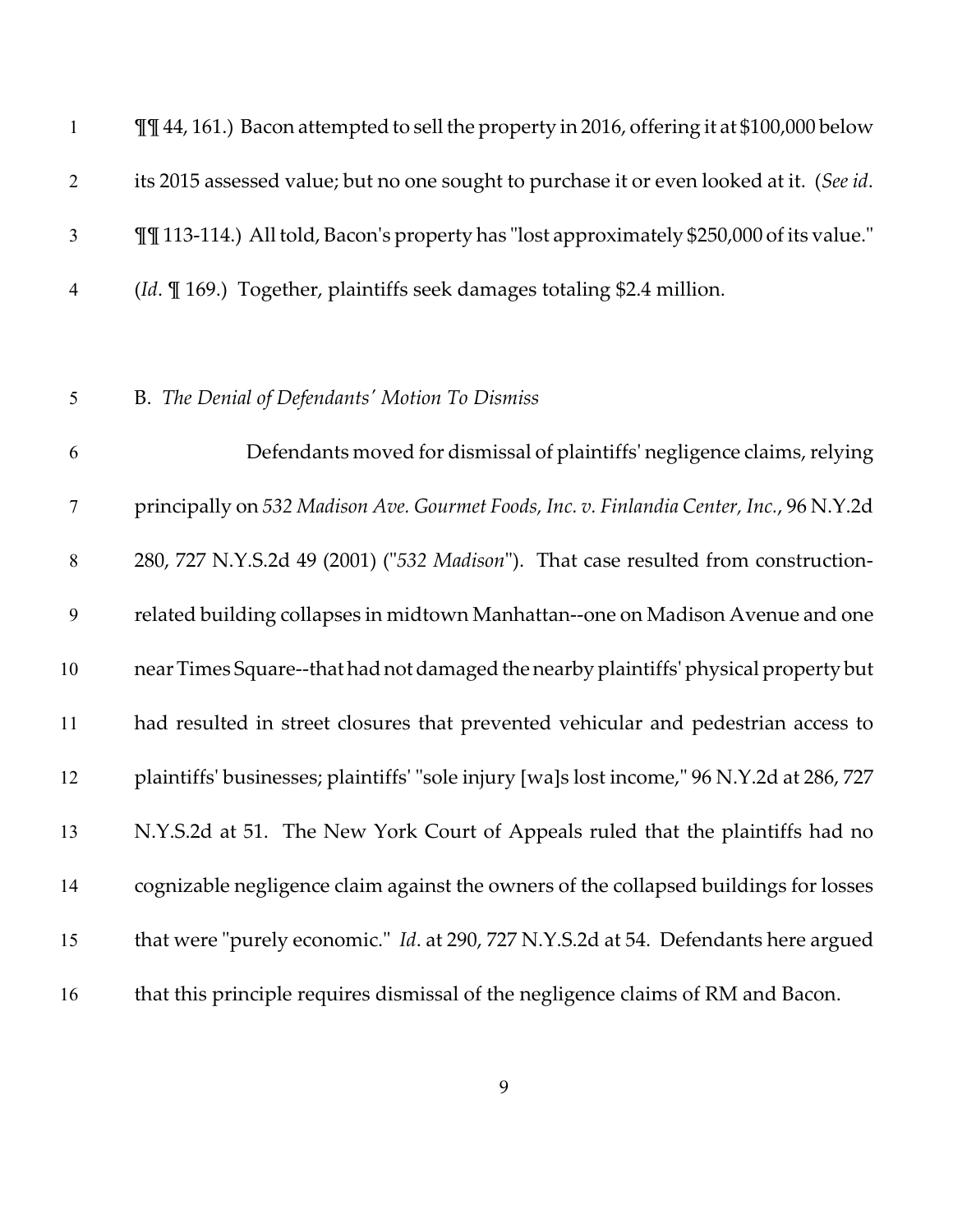| $\mathbf{1}$                           | The district court disagreed. It stated that "[t]he 532 Madison court                                                                                                                                                                                                                                                                                                                                                |
|----------------------------------------|----------------------------------------------------------------------------------------------------------------------------------------------------------------------------------------------------------------------------------------------------------------------------------------------------------------------------------------------------------------------------------------------------------------------|
| $\overline{2}$                         | recognized that '[a] landowner who engages in activities that may cause injury to                                                                                                                                                                                                                                                                                                                                    |
| $\mathfrak{Z}$                         | persons on adjoining premises surely owes those persons a duty to take reasonable                                                                                                                                                                                                                                                                                                                                    |
| $\overline{4}$                         | precautions to avoid injuring them," Bacon I, 2018 WL 1010210, at *7 (quoting                                                                                                                                                                                                                                                                                                                                        |
| 5                                      | 532 Madison, 96 N.Y.2d at 290, 727 N.Y.S.2d at 54), and that "[t]he 532 Madison court                                                                                                                                                                                                                                                                                                                                |
| 6                                      | limited the defendants' duty to those plaintiffs who were <i>physically</i> impacted by the                                                                                                                                                                                                                                                                                                                          |
| $\boldsymbol{7}$                       | collapse in order 'to avoid exposing defendants to unlimited liability to an                                                                                                                                                                                                                                                                                                                                         |
| $8\,$                                  | indeterminate class of persons conceivably injured by any negligence in a defendant's                                                                                                                                                                                                                                                                                                                                |
| $\boldsymbol{9}$                       | act." Bacon I, 2018 WL 1010210, at *8 (quoting 532 Madison, 96 N.Y.2d at 289, 727                                                                                                                                                                                                                                                                                                                                    |
| 10                                     | N.Y.S.2d at 53) (emphasis added). Stating that                                                                                                                                                                                                                                                                                                                                                                       |
| 11<br>12<br>13<br>14<br>15<br>16<br>17 | "[c]entral to the [532 Madison] court's decision was the fact that<br>there were "thousands" of potential claimants, representing "an<br>indeterminate group in the affected areas [who] may have<br>provable financial losses directly traceable to the two construction-<br>related collapses, with no satisfactory way geographically to<br>distinguish among those who have suffered purely economic<br>losses," |
| 18                                     | Bacon I, 2018 WL 1010210, at *8 (quoting 532 Madison, 96 N.Y.2d at 291, 727 N.Y.S.2d                                                                                                                                                                                                                                                                                                                                 |
| 19                                     | at 55), the district court concluded that "[t]hose concerns are not present here because                                                                                                                                                                                                                                                                                                                             |
| 20                                     | there is a reasonable method to geographically  distinguish among those who have                                                                                                                                                                                                                                                                                                                                     |
| 21                                     | suffered purely economic losses," Bacon I, 2018 WL 1010210, at *8 (internal quotation                                                                                                                                                                                                                                                                                                                                |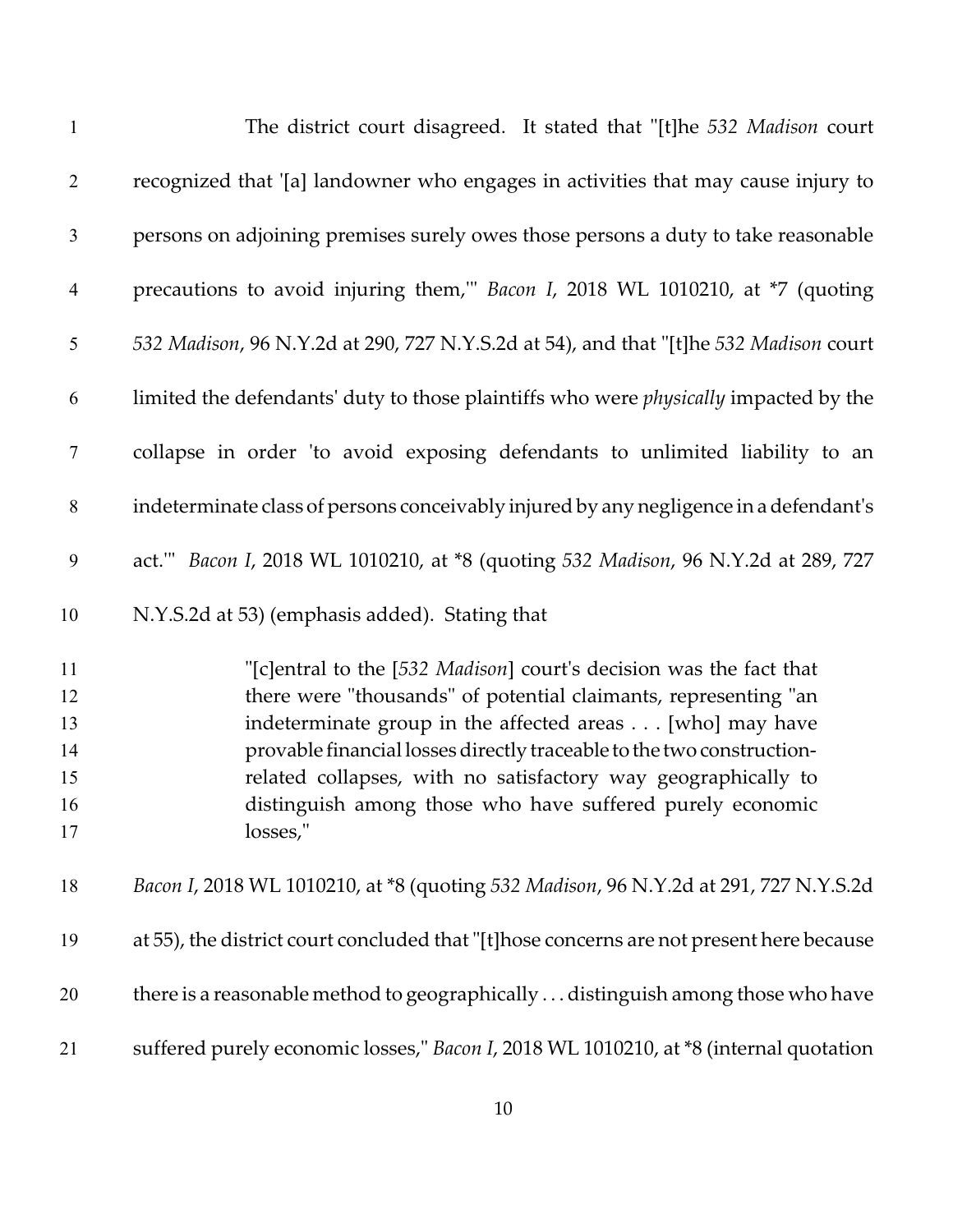## marks omitted):

| $\overline{2}$ | Unlike the plaintiffs in 532 Madison, who were outside the        |
|----------------|-------------------------------------------------------------------|
| 3              | immediate collapse area, RM operates within the contamination     |
| $\overline{4}$ | zone; PFOA has spread from [defendants'] facility to the property |
| 5              | on which [RM] operates. Am. Compl. 1144. Consequently, while      |
| 6              | the shopkeepers in 532 Madison were only indirectly impacted by   |
| $\tau$         | the defendants' conduct, RM has been directly impacted by the     |
| 8              | contamination.                                                    |
|                |                                                                   |

*Bacon I*, 2018 WL 1010210, at \*8.

 The wrongfulness of Defendants' acts--failing to properly dispose of industrial waste over many years--and the severity of harm RM has suffered--the near total collapse of its business-- further support concluding that Defendants owe a duty to businesses within the contamination zone . . . . Moreover, allowing RM's negligence claim to proceed will not open Defendants to "limitless exposure to potential suits," *532 Madison*, 17 [96 N.Y.2d at 290, 727 N.Y.S.2d at 54], because there are a finite number of potential plaintiffs in the contamination zone. The fact that Defendants have not faced a torrent of claims from businesses in Hoosick Falls seeking lost profits undercuts their arguments to 21 the contrary.

*Bacon I*, 2018 WL 1010210, at \*8. "Defendants have a duty to those businesses within

the zone of contamination that have suffered economic losses traceable toDefendants'

breach." *Id*.

 The district court also denied defendants' motion to dismiss the negligence claim of Bacon. It noted that although Bacon did not claim that he had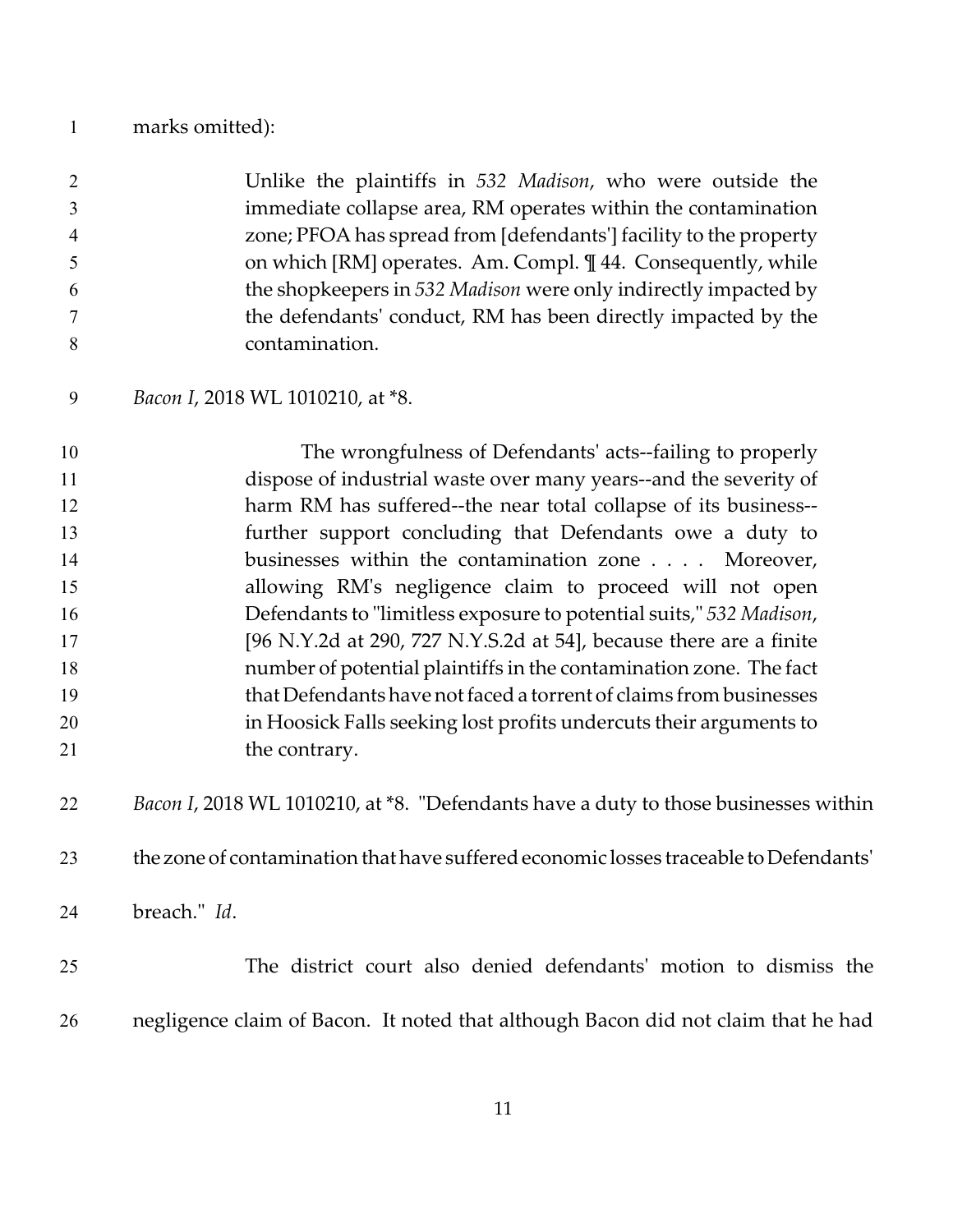| $\mathbf{1}$   | been deprived of potable water, he pleaded direct injury to his property, alleging that        |
|----------------|------------------------------------------------------------------------------------------------|
| $\overline{2}$ | defendants' mishandling of PFOA at their manufacturing facility had caused PFOA                |
| $\overline{3}$ | to spread to and contaminate his property. See id. The court stated that "[t]his is a          |
| $\overline{4}$ | classic contamination case," id. (citing Ivory v. International Business Machines Corp., 116   |
| 5              | A.D.3d 121, 126-27, 130, 983 N.Y.S.2d 110, 114-15, 117 (3d Dep't 2014), and Murphy v.          |
| 6              | Both, 84 A.D.3d 761, 761-62, 922 N.Y.S.2d 483, 484-85 (2d Dep't 2011)), and concluded          |
| $\overline{7}$ | that "Defendants had a duty under New York law to take reasonable steps to prevent             |
| 8              | PFOA from entering Bacon's property. The contamination resulting from their                    |
| 9              | alleged breach is clearly an injury to his property." <i>Bacon I</i> , 2018 WL 1010210, at *8. |
| 10             | The district court certified its order for interlocutory appeal pursuant to                    |
| 11             | 28 U.S.C. § 1292(b). Defendants petitioned this Court for leave to appeal, and                 |
| 12             | permission was granted.                                                                        |

## 13 II. DISCUSSION

 On appeal, defendants principally pursue their contention that *532 Madison* forecloses plaintiffs' negligence claims, arguing that both RM and Bacon seek damages for losses that are purely economic. For the reasons that follow, we agree with respect to RM but not as to Bacon.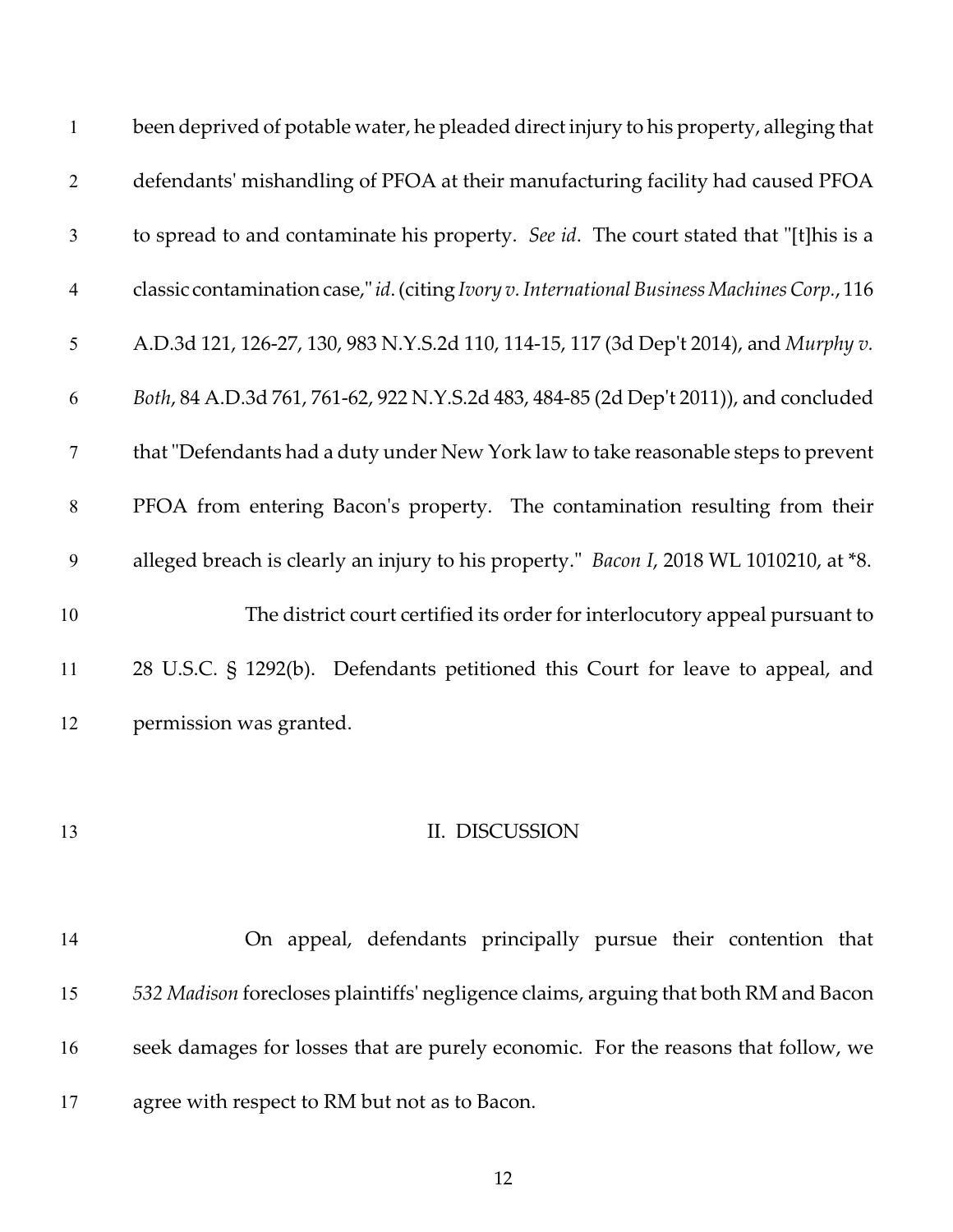A. *Bacon*

| $\overline{2}$ | The amended complaint alleges generally that defendants "discharged                       |
|----------------|-------------------------------------------------------------------------------------------|
| $\mathfrak{Z}$ | PFOA into the environment through releases into the atmosphere" and "through              |
| $\overline{4}$ | discharges into the soil" (Am. Compl. $\P$ ] 43, 45). The contamination of another        |
| 5              | person's property "through water and soil contamination" or through "air and vapor        |
| 6              | intrusion" is an "invasion" of the owner's "right of possession." Ivory v. International  |
| $\tau$         | Business Machines Corp., 116 A.D.3d at 129, 983 N.Y.S.2d at 116; see, e.g., Murphy v.     |
| $\,8\,$        | Both, 84 A.D.3d at 761-62, 922 N.Y.2d at 484-85 (affirming denial of summary              |
| 9              | judgment on claim that the defendant's underground fuel tank negligently                  |
| $10\,$         | "contaminat[ed]" the plaintiff's "adjacent real property"). And under New York law,       |
| 11             | "[d]amages from the diminished market value of real property as a result of public        |
| 12             | fear of exposure to a potential health hazard constitute consequential damages."          |
| 13             | Cottonaro v. Southtowns Industries, Inc., 213 A.D.2d 993, 993, 625 N.Y.S.2d 773, 774 (4th |
| 14             | Dep't 1995).                                                                              |
| 15             | The amended complaint does not make clear whether Bacon's 90-acre                         |
| 16             | property, on which RM's buildings are located, is in the Village or in the adjacent       |

Town of Hoosick. (*Compare* Am. Compl. ¶ 7 ("R.M. Bacon is a New York corporation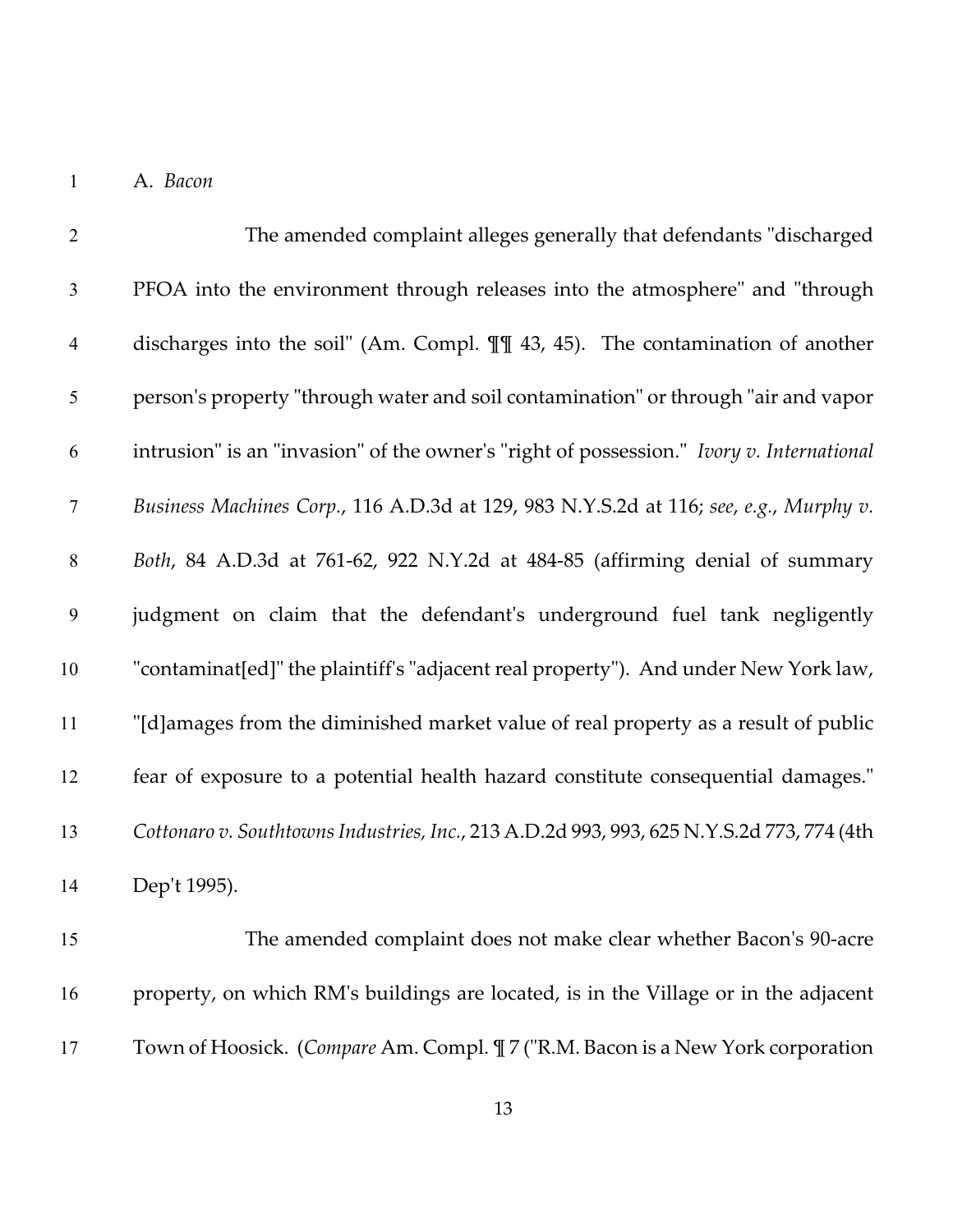| $\mathbf{1}$     | located at 510 South Street, Hoosick Falls, New York") and id. ¶ 8 ("Michael Bacon           |
|------------------|----------------------------------------------------------------------------------------------|
| $\overline{2}$   | resides at 669 South Street, Hoosick Falls, New York"), with id. ¶ 76 ("R.M. Bacon is        |
| $\mathfrak{Z}$   | located in the Town of Hoosick, immediately south of Hoosick Falls") and id. 112             |
| $\overline{4}$   | ("Michael Bacon holds the title for the property where R.M. Bacon operates on South          |
| 5                | Street in the Town of Hoosick, including the surrounding 90+ acres").) However,              |
| 6                | regardless of whether Bacon's property is in the Village or in the next town (or             |
| 7                | perhaps straddles the two), the amended complaint alleges that PFOA discharged by            |
| $\,8\,$          | defendants is "presen[t] on [Bacon's] property," (id. \mud 161; see, e.g., id. \mud 44 (DEC, |
| $\boldsymbol{9}$ | "based on testing it conducted, informed plaintiffs that measurable levels of PFOA           |
| 10               | exist on the 510 South Street property")).                                                   |
| 11               | Thus, while Bacon has requested only money damages specifically, rather                      |
| 12               | than an order for testing or remediation, the injury he alleges is not purely economic;      |
| 13               | he seeks compensation for the physical invasion of his property. Accordingly, we see         |
| 14               | no error in the district court's conclusion that the principle of 532 Madison is             |
| 15               | inapposite to the claim of Bacon. As he alleges physical contamination of his                |
| 16               | property, he is entitled to seek damages not only for that intrusion but also for the        |
| 17               | diminution in value of the property. The motion to dismiss Bacon's negligence claim          |
| 18               | was properly denied.                                                                         |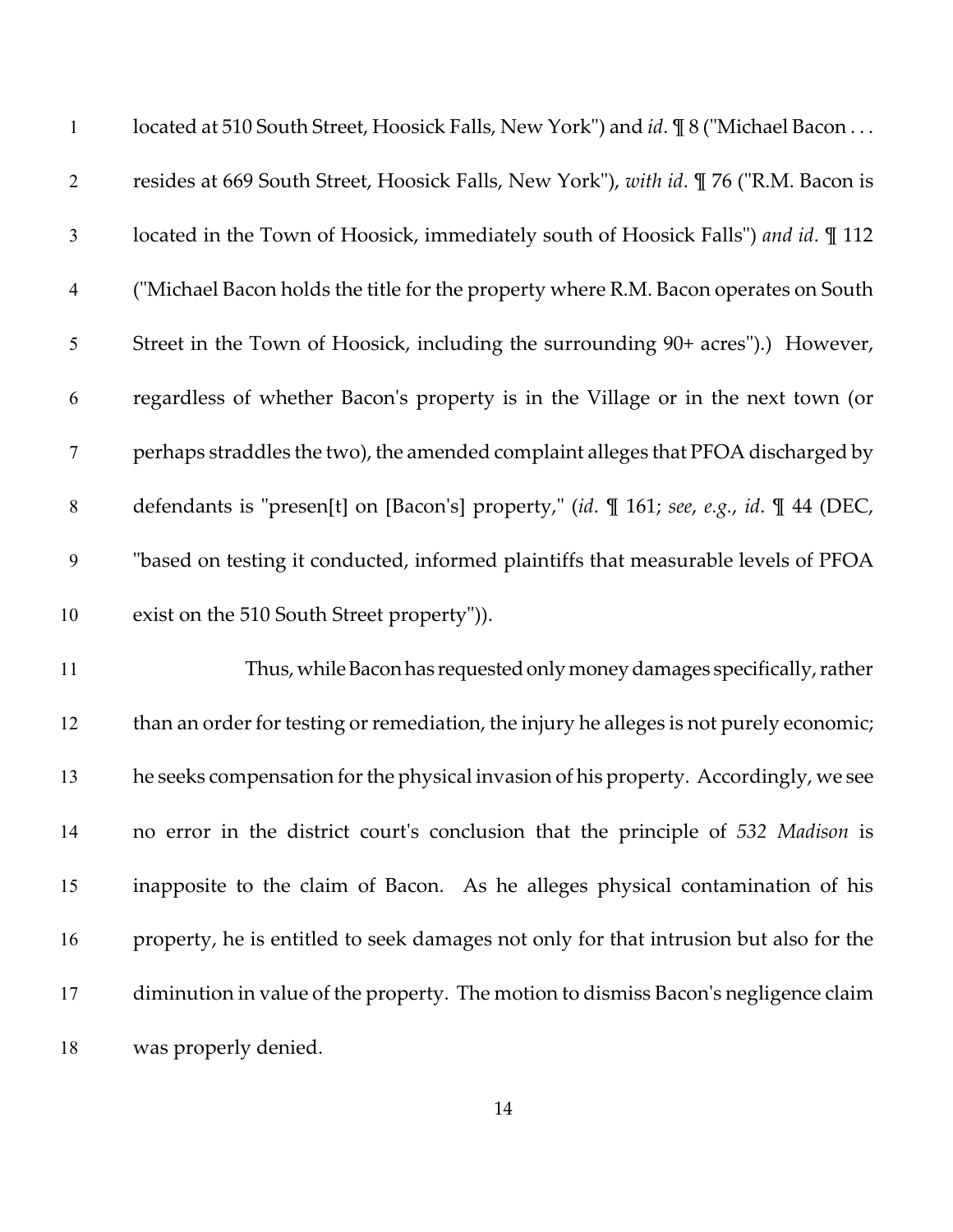B. *RM*

| $\overline{2}$   | RM, in contrast, is not alleged to have suffered any damage to its                         |
|------------------|--------------------------------------------------------------------------------------------|
| $\mathfrak{Z}$   | property. There is no allegation that it owns any real property. And while the             |
| $\overline{4}$   | amended complaint alludes to the "los[s]" of some of RM's "equipment" (Am. Compl.          |
| $\mathfrak s$    | I 168), there is no allegation that PFOA somehow destroyed or damaged RM's                 |
| 6                | equipment. Rather, the amended complaint makes plain that the equipment referred           |
| $\boldsymbol{7}$ | to was sold by RM at auction, in an effort to reduce overhead expenses and secure          |
| $8\,$            | liquidity (see, e.g., id. III 102-108). That is not what New York law means by injury or   |
| $\boldsymbol{9}$ | damage to property.                                                                        |
| 10               | Nor do the facts alleged in the amended complaint show RM's                                |
| 11               | entitlement to pursue a negligence claim for property damage that does not entail          |
| 12               | injury or damage to its property. To state a claim for negligence under New York law,      |
| 13               | one must allege, inter alia, that the defendant owed a duty of care to the plaintiff. See, |
| 14               | e.g., 532 Madison, 96 N.Y.2d at 289, 727 N.Y.S.2d at 53; Vogel v. West Mountain Corp.,     |
| 15               | 97 A.D.2d 46, 48, 470 N.Y.S.2d 475, 476 (3d Dep't 1983) ("[B]efore a defendant may be      |
| 16               | found liable for negligence, a duty must exist, the breach of which is the proximate       |
| 17               | cause of the plaintiff's injury The symmetry is clear: absent a duty, there is no          |
| 18               | breach and, without a breach, there is no liability.").                                    |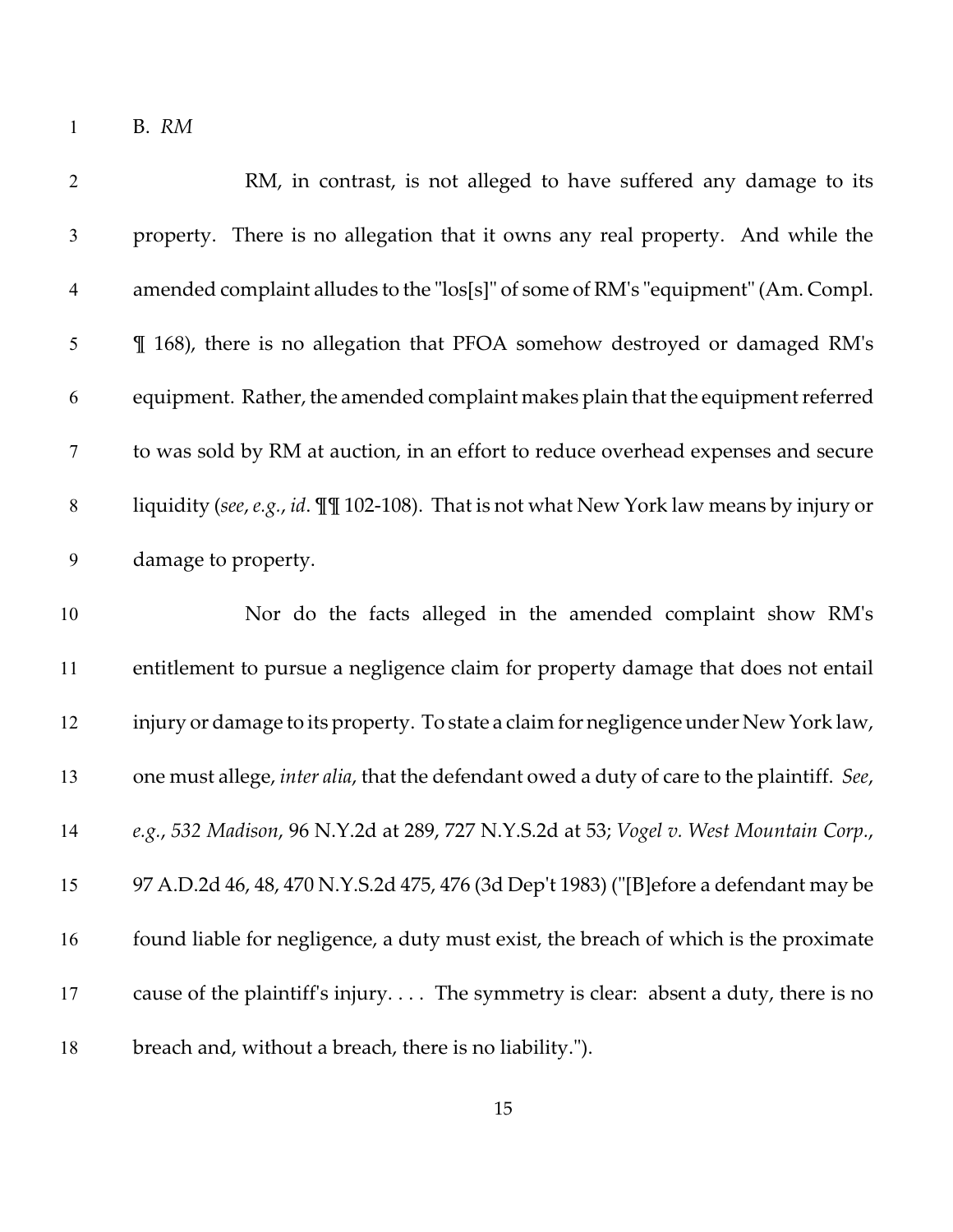| $\mathbf{1}$   | A duty may arise from a special relationship that requires the                        |
|----------------|---------------------------------------------------------------------------------------|
| $\overline{2}$ | defendant to protect against the risk of harm to plaintiff                            |
| 3              | Landowners, for example, have a duty to protect tenants, patrons                      |
| $\overline{4}$ | and invitees from <i>foreseeable</i> harm caused by the criminal conduct              |
| 5              | of others while they are on the premises, because the special                         |
| 6              | relationship puts them in the best position to protect against the                    |
| $\tau$         | risk  That duty, however, does not extend to members of the general                   |
| 8              | <i>public</i> Liability is in this way circumscribed, because the                     |
| 9              | special relationship defines the class of potential plaintiffs to whom the            |
| 10             | duty is owed.                                                                         |
| 11             | 532 Madison, 96 N.Y.2d at 289, 727 N.Y.S.2d at 53-54 (emphases added). However, "to   |
| 12             | avoid exposing defendants to unlimited liability to an indeterminate class of persons |
| 13             | conceivably injured by any negligence in a defendant's act," id., 727 N.Y.S.2d at 53, |
| 14             | possibly imposing on an alleged tortfeasor "unlimited or insurer-like liability," id. |
| 15             | at 288, 727 N.Y.S.2d at 53, the mere fact of "foreseeability of harm does not define  |
| 16             | duty," id. at 289, 727 N.Y.S.2d at 53.                                                |
| 17             | Absent a duty running directly to the injured person there can be no                  |
| 18             | liability in damages, however careless the conduct or foreseeable the                 |
| 19             | harm.                                                                                 |
| 20             | Id. (emphases added).                                                                 |
| 21             | Noting that "[p]olicy-driven line-drawing is to an extent arbitrary," the             |
| 22             | 532 Madison court concluded that a landowner does not have a duty to                  |
| 23             | an indeterminate group in the affected areas [who] may have provable                  |
| 24             | <i>financial losses</i> directly traceable to the collapses, with no                  |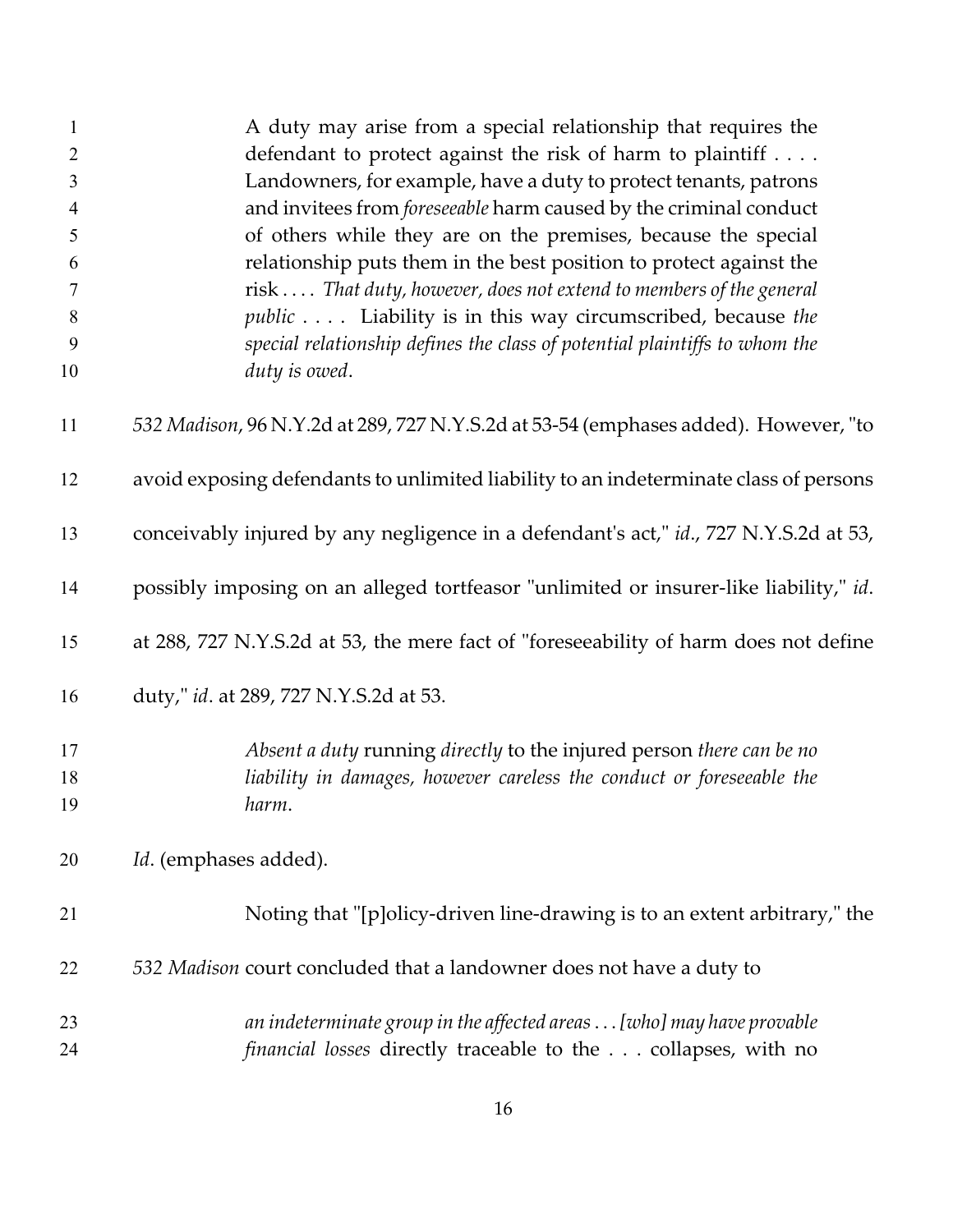| $\mathbf{1}$        | satisfactory way geographically to distinguish among those who                                      |
|---------------------|-----------------------------------------------------------------------------------------------------|
| $\overline{2}$      | have suffered purely economic losses In such circumstances,                                         |
| $\mathfrak{Z}$      | limiting the scope of defendants' duty to those who have, as a result of                            |
| $\overline{4}$<br>5 | these events, suffered personal injury or property damage--as                                       |
| 6                   | historically courts have done--affords a principled basis for reasonably<br>apportioning liability. |
|                     |                                                                                                     |
| $\tau$              | Id. at 291-92, 727 N.Y.S.2d at 55 (emphases added). Illustrating such an                            |
| $\,8\,$             | apportionment was the 532 Madison Court's approving description of two Appellate                    |
| 9                   | Division decisions in actions that arose out of the same incident, an explosion at a                |
| 10                  | chemical manufacturing plant. The explosion caused physical vibrations in and                       |
| 11                  | rained stones and debris onto one nearby factory, see Dunlop Tire & Rubber Corp. v.                 |
| 12                  | FMC Corp., 53 A.D.2d 150, 151-52, 385 N.Y.S.2d 971, 972 (4th Dep't 1976) ("Dunlop");                |
| 13                  | it also caused the loss of electrical power both to the <i>Dunlop</i> premises and to a             |
| 14                  | Chevrolet plant located one and one-half miles away, forcing both businesses to be                  |
| 15                  | temporarily closed. The explosion caused no physical damage to the Chevrolet plant,                 |
| 16                  | however, see Beck v. FMC Corp., 53 A.D.2d 118, 119, 385 N.Y.S.2d 956, 957 (4th Dep't                |
| 17                  | 1976) ("Beck"), aff'd, 42 N.Y.2d 1027, 398 N.Y.S.2d 1011 (1977); the plaintiffs in Beck             |
| 18                  | were Chevrolet plant employees who sought damages for lost wages caused by the                      |
| 19                  | plant closure. The <i>Dunlop</i> plaintiff was allowed to recover not only for the physical         |
| 20                  | damage to its property but also--"subject to the general rule requiring proof of the                |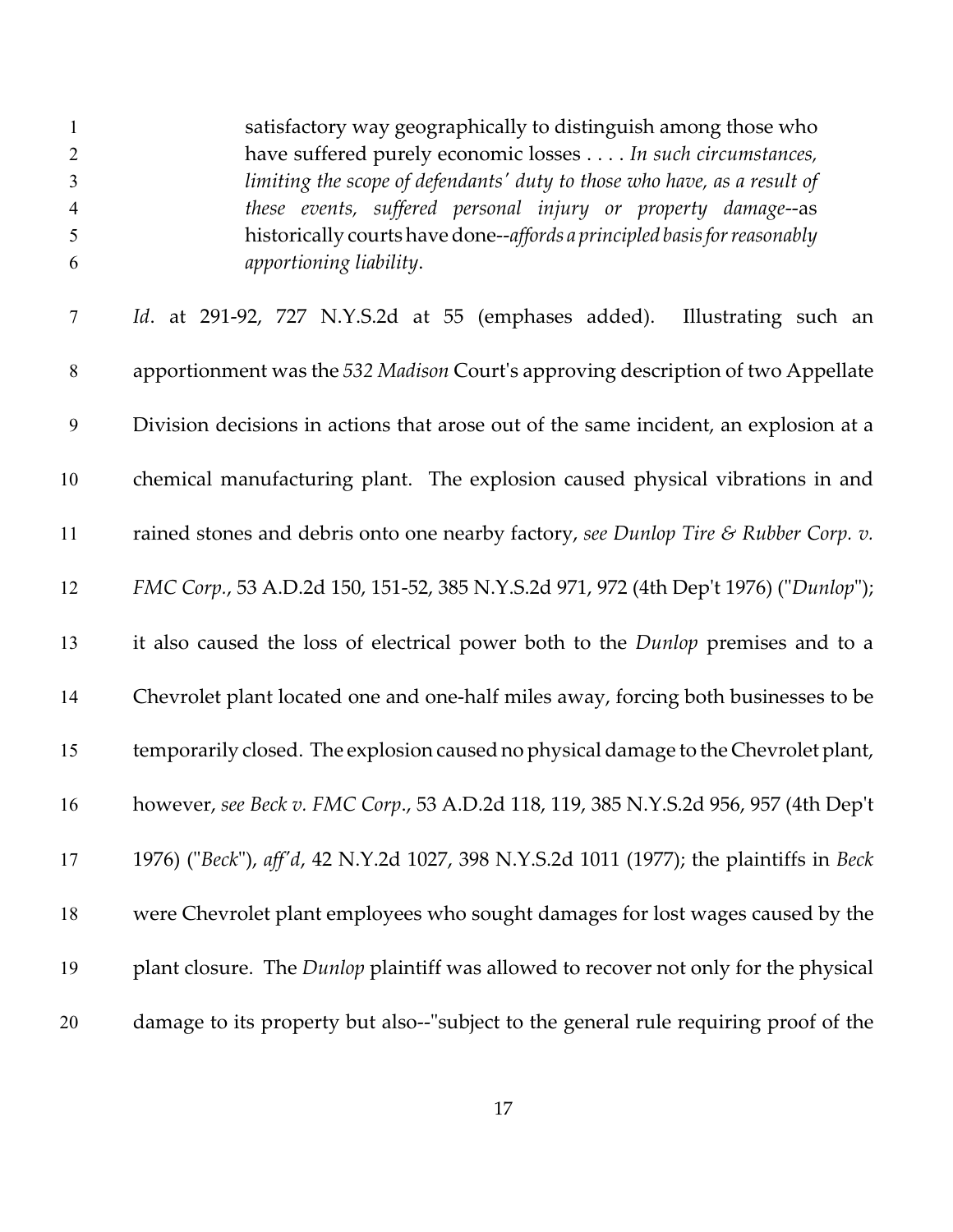| $\mathbf{1}$   | extent of the damage and the causal relationship between the negligence and the            |
|----------------|--------------------------------------------------------------------------------------------|
| $\overline{2}$ | damage"--for its economic loss. 532 Madison, 96 N.Y.2d at 290, 727 N.Y.S.2d at 54.         |
| 3              | "The Beck plaintiffs, by contrast, could not state a cause of action, because, to extend a |
| $\overline{4}$ | duty to [the] defendant would, like the rippling of the waters, [go] far beyond the        |
| 5              | zone of danger of the explosion, to everyone who suffered purely economic loss." Id.,      |
| 6              | 727 N.Y.S.2d at 54-55 (internal quotation marks omitted) (emphasis added).                 |
| $\tau$         | On this reasoning, the New York Court of Appeals concluded that the                        |
| $8\,$          | 532 Madison "plaintiffs' negligence claims based on economic loss alone" must be           |
| 9              | rejected as "beyond the scope of the duty owed them." Id. at 292, 727 N.Y.S.2d at 55.      |
| 10             | See also Cedar & Washington Associates, LLC v. Bovis Lend Lease LMB, Inc., 95 A.D.3d       |
| 11             | 448, 449, 944 N.Y.S.2d 47, 48 (1st Dep't 2012) (hotel owner, suing persons who caused      |
| 12             | a nearby fire that was not alleged to have caused the plaintiff any personal injury or     |
| 13             | property damage, could not recover damages for "mere[] economic loss");                    |
| 14             | Roundabout Theatre Co. v. Tishman Realty & Construction Co., 302 A.D.2d 272, 272-73,       |
| 15             | 756 N.Y.S.2d 12, 13 (1st Dep't 2003) (theater owner could not recover for income lost      |
| 16             | due to temporary street closures occasioned by collapse of the defendants' tower,          |
| 17             | because "defendants' duty of care extended only to those who, as a result of this          |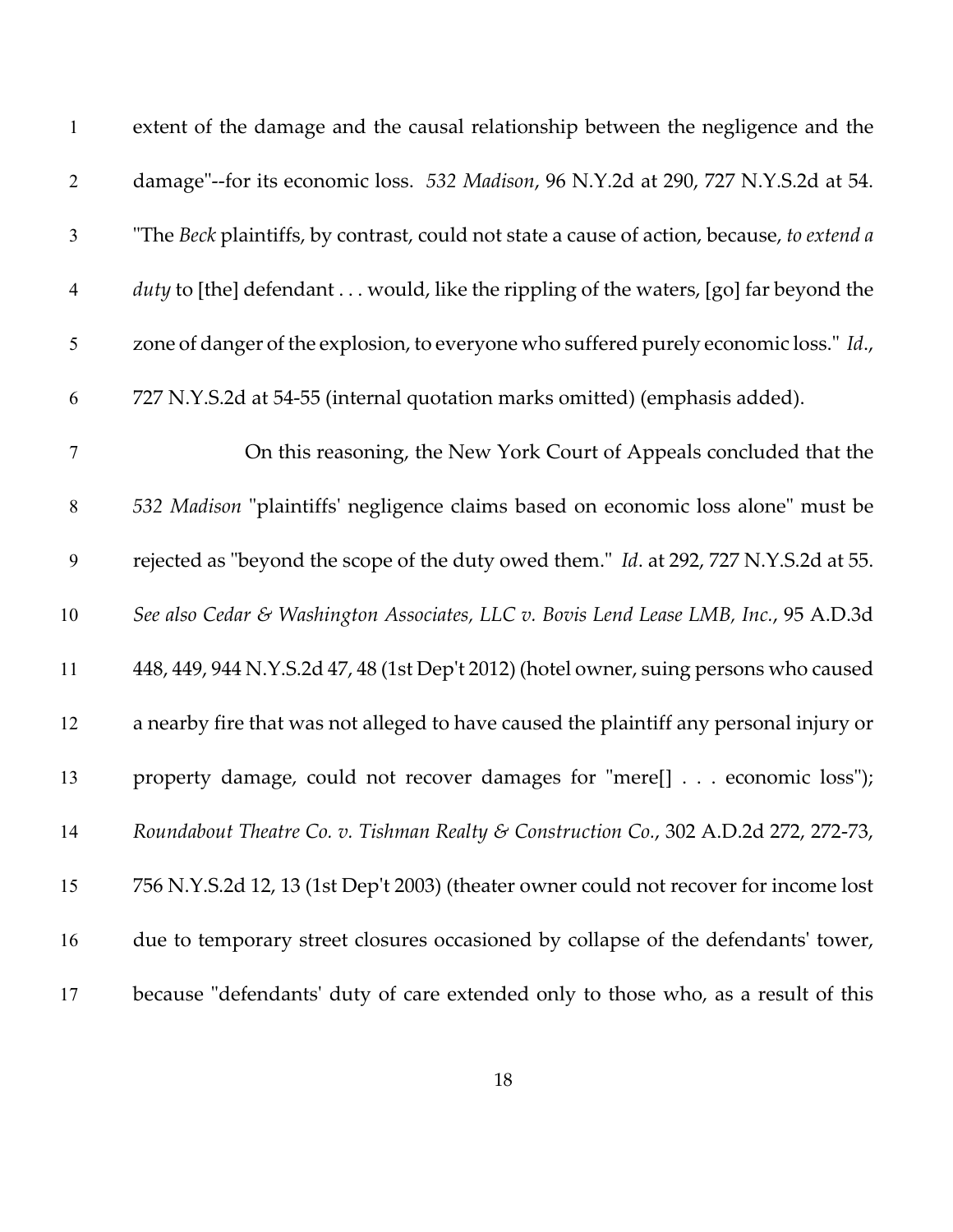construction disaster, suffered personal injury or property damage, and not to those who, like plaintiff, suffered only economic loss"). In light of the holding and reasoning of *532 Madison* and cases following it, we see no principled difference between RM and other plaintiffs suing only for purely economic losses, whose claims theNew York courts have found not cognizable because the defendants owed the plaintiffs no duty. We disagree with the district court's assessment that "while the shopkeepers in *532 Madison* were only indirectly impacted by the defendants' conduct, RM has been *directly* impacted by the contamination." *Bacon I*, 2018 WL 1010210, at \*8 (emphasis added). First, the amended complaint contains no plausible allegation that PFOA has impacted RM directly. Although the court correctly notes the allegation that "PFOA has spread from [defendants'] facility to *the property* on which [RM] *operates*," *id*. (emphases added), that property either belongs to residents of the Village (assuming the court was referring to the locations at which RM physically performs its services), or belongs to Bacon (if the court was referring more metaphysically to RM's home base). And while the *532 Madison* Court indicated that a property owner could be directly injured by his neighbor--stating that "[a] landowner who engages in activities that may cause injury to persons on adjoining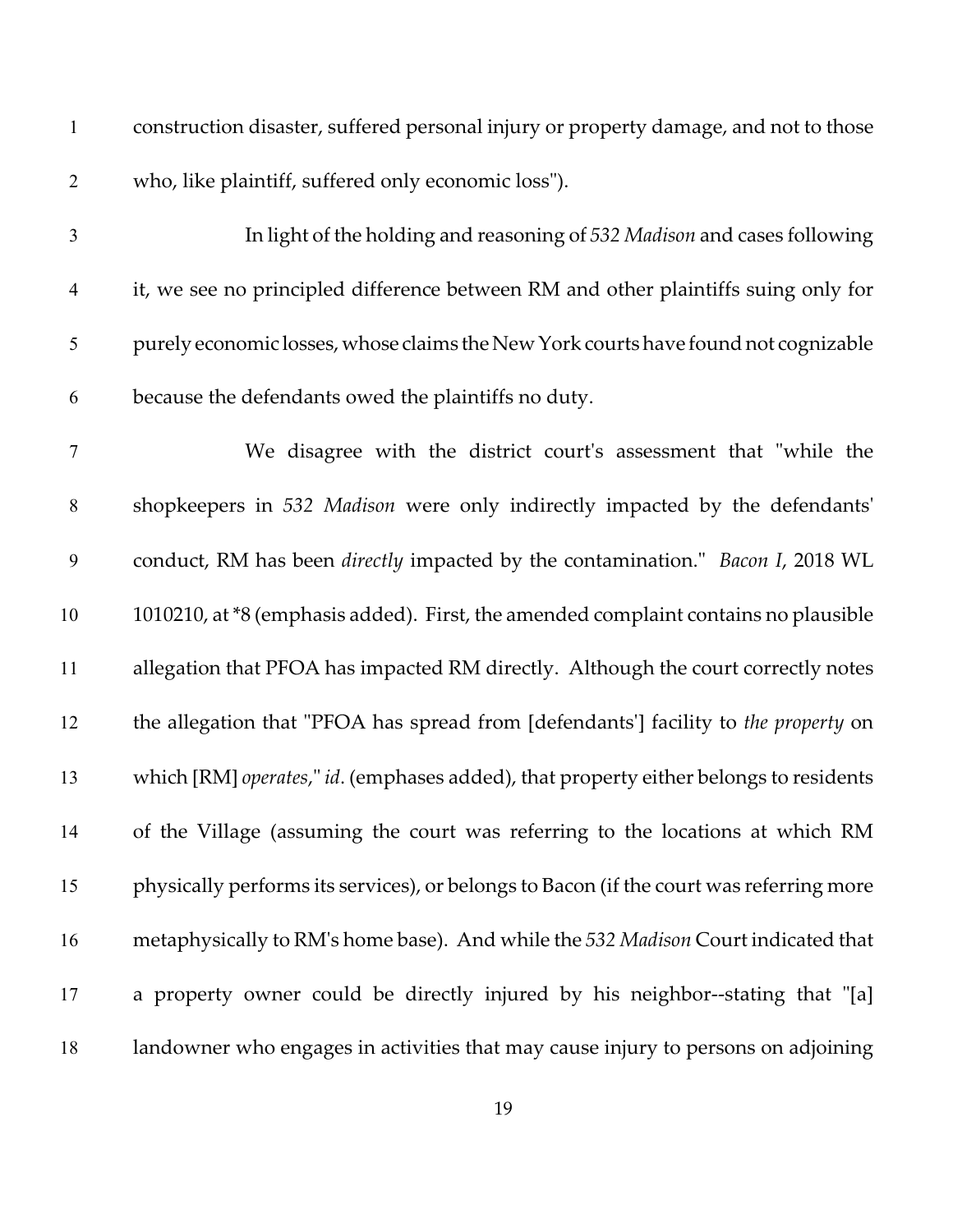| $\mathbf{1}$   | premises surely owes those persons a duty to take reasonable precautions to avoid       |
|----------------|-----------------------------------------------------------------------------------------|
| $\overline{2}$ | injuring them"--the Court added, "[w]e have never held, however, that a landowner       |
| 3              | owes a duty to protect an entire urban neighborhood against purely economic losses."    |
| $\overline{4}$ | 96 N.Y.2d at 290, 727 N.Y.S.2d at 54. As discussed above, there is no allegation in the |
| $\mathfrak{S}$ | amended complaint that RM owned any real property and no plausible allegation that      |
| 6              | any property owned by RM was invaded, injured, or damaged by PFOA.                      |
| $\tau$         | Second, there are both similarities and differences between RM and the                  |
| $8\,$          | shopkeepers in 532 Madison, none of which we view as supporting the district court's    |
| 9              | conclusion that 532 Madison does not foreclose RM's claim. The similarities include     |
| 10             | the fact that both RM and the shopkeepers lost business from would-be customers--       |
| 11             | although the reasons for their losses were conceptually different. The shopkeepers'     |
| 12             | customers could not reach the shops because of municipally ordered street and           |
| 13             | sidewalk closures--"in the interest of public safety," id. at 292, 727 N.Y.S.2d at 56-- |
| 14             | which denied them physical access; RM's customers are alleged to be unable to hire      |
| 15             | RM because banks are declining to lend money for renovation of residences in the        |
| 16             | Village. The fact that business from would-be customers has been prevented by           |
| 17             | optional economic decisions of the banks makes RM's losses of income at least as        |
| 18             | indirect as those of the physically isolated 532 Madison shopkeepers.                   |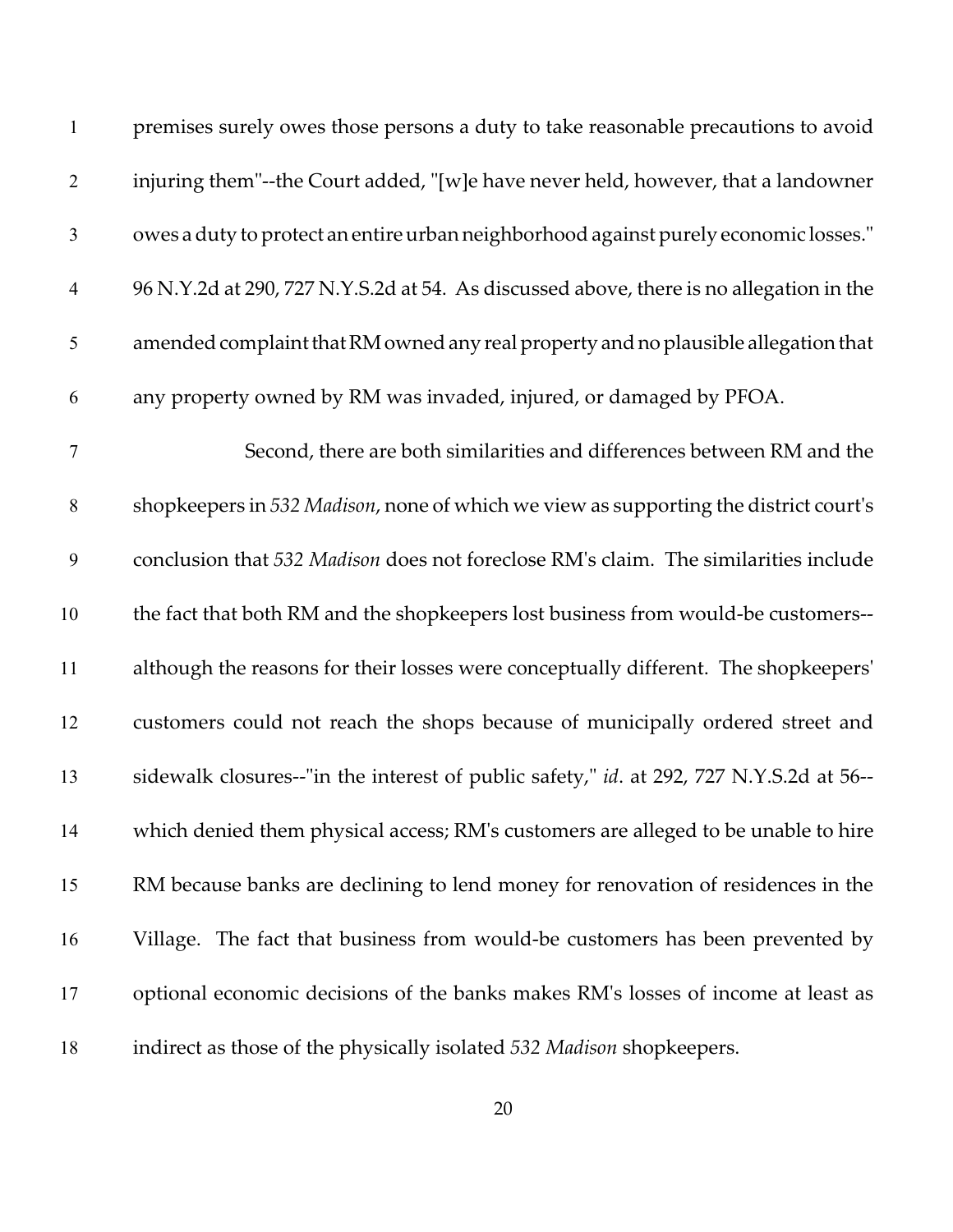| $\mathbf{1}$   | Third, we are unpersuaded by the district court's suggestion that                          |
|----------------|--------------------------------------------------------------------------------------------|
| $\overline{2}$ | "[u]nlike the plaintiffs in 532 Madison," RM should be allowed to recover for its purely   |
| $\mathfrak{Z}$ | economic losses because "there is a reasonable method [in the present case] to             |
| $\overline{4}$ | 'geographically distinguish among those who have suffered purely economic                  |
| 5              | losses," Bacon I, 2018 WL 1010210, at *8 (quoting 532 Madison, 96 N.Y.2d at 291, 727       |
| 6              | N.Y.S.2d at 55), for we do not see that the district court identified any such method.     |
| $\tau$         | The district court merely stated that "the plaintiffs in 532 Madison were outside the      |
| $8\,$          | immediate collapse area," whereas "RM operates within the contamination zone,"             |
| 9              | Bacon I, 2018 WL 1010210, at *8. We are unpersuaded by the distinction for several         |
| 10             | reasons. For example, while it is true that the 532 Madison plaintiffs did not allege that |
| 11             | their premises were invaded by dust or debris from the building collapses, it is also      |
| 12             | true that in the present case there is no allegation that anything belonging to RM was     |
| 13             | contaminated by PFOA. In addition, the district court's reference to the 532 Madison       |
| 14             | "immediate collapse area" apparently invites a focus narrowed to just the collapsed        |
| 15             | building itself--given that the shop of one of the 532 Madison plaintiffs was located      |
| 16             | only one-half block away from the building that collapsed, see 532 Madison, 96 N.Y.2d      |
| 17             | at 286, 727 N.Y.S.2d at 51. However, to compare the PFOA "contamination zone" only         |
| 18             | with the collapsed building itself is fallacious, given that the income losses             |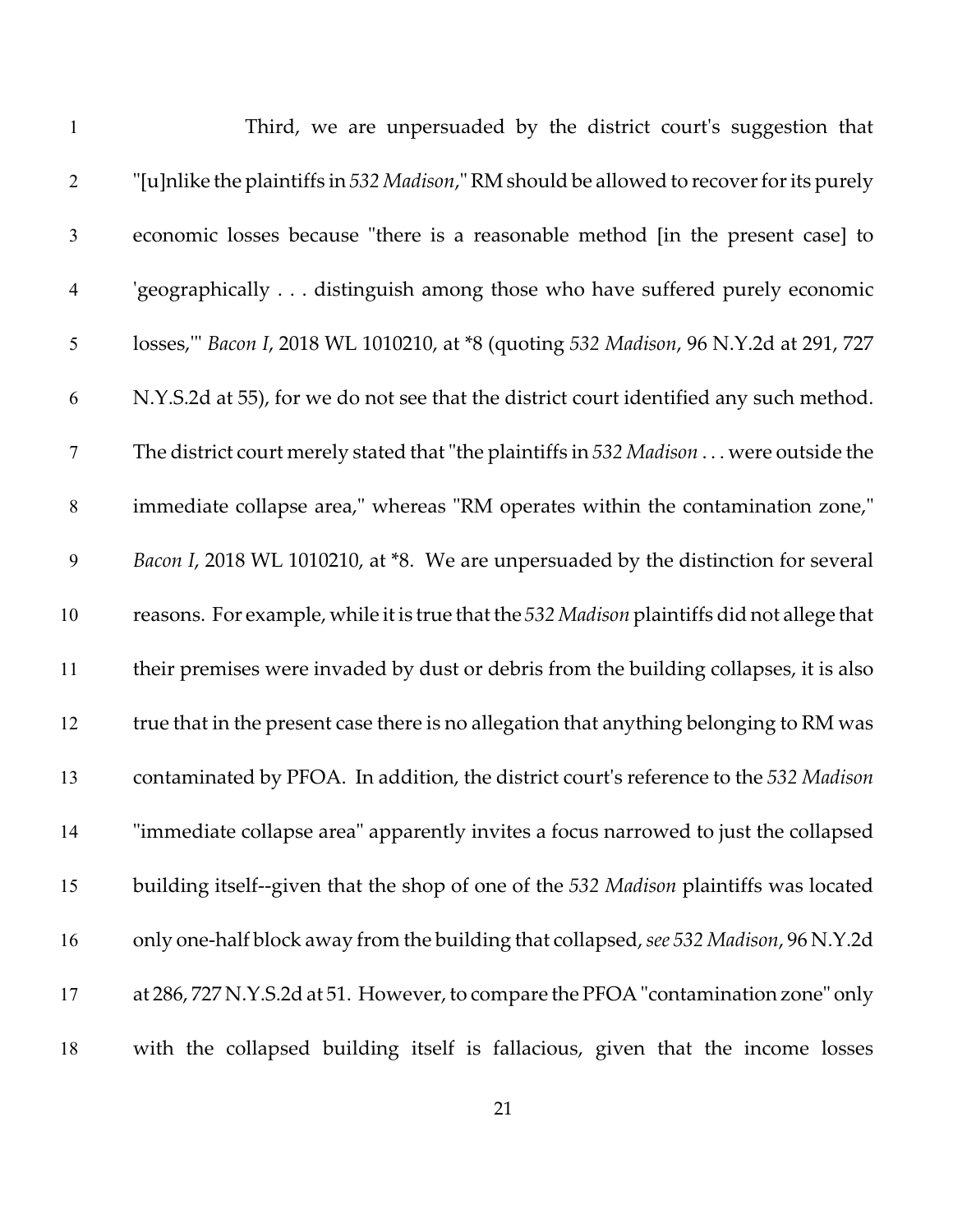| $\mathbf{1}$   | complained of in 532 Madison resulted from customers being kept out of the multi-     |
|----------------|---------------------------------------------------------------------------------------|
| $\overline{2}$ | block area surrounding the collapsed building. Just as RM operated with the           |
| $\mathfrak{Z}$ | contamination zone, the 532 Madison shopkeepers operated within the exclusion zone.   |
| $\overline{4}$ | Further, just as entities who may have suffered purely economic losses                |
| 5              | could be geographically remote from Madison Avenue or Times Square, entities          |
| 6              | whose purely economic interests may be detrimentally affected by the fact of PFOA     |
| $\overline{7}$ | contamination in the Village could be located anywhere. Locally they could include,   |
| $8\,$          | for example, plumbers who are no longer called upon to repair residential water       |
| 9              | pipes, and local restaurants that may be forced either to accept diminished profits   |
| 10             | because of the need to provide patrons with bottled water and the need to cook with   |
| 11             | bottled water--and possibly a need to use bottled water for dishwashing--or to lose   |
| 12             | customers if they raise their prices on account of bottled-water expense. Such        |
| 13             | economically injured entities could also include out-of-state creditors of work-      |
| 14             | deprived plumbers; or foreign purveyors of food to local restaurants that experience  |
| 15             | business declines or that are forced to cease business; or banks that, because of the |
| 16             | PFOA-contamination-induced diminished Village property values, are unable to          |
| 17             | obtain full repayment of mortgage-backed loans that go into default. We see no valid  |
| 18             | "geographic[]" basis for allowing RM to pursue the claim for its purely economic      |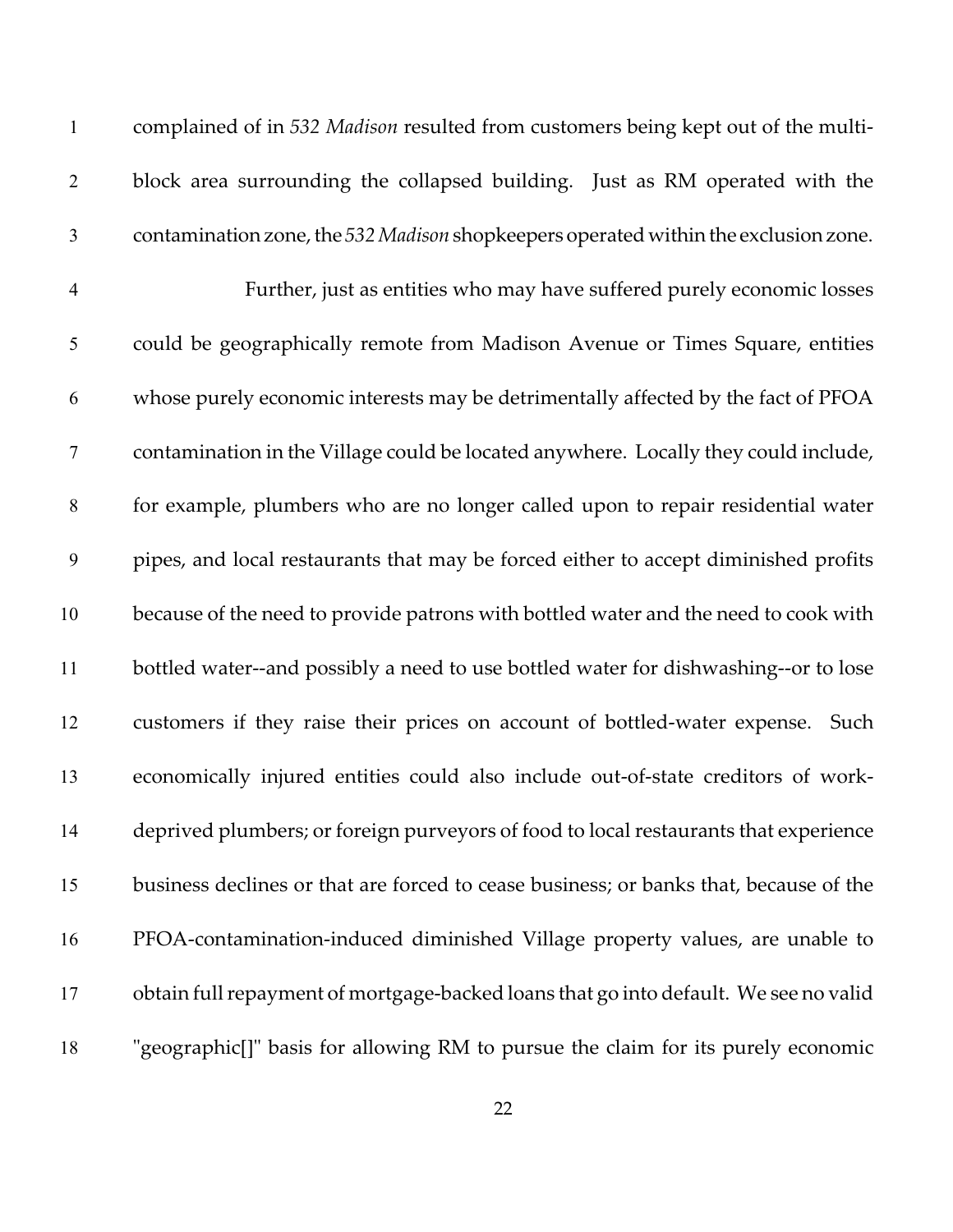| $\mathbf{1}$             | losses when such a claim was foreclosed to the 532 Madison plaintiff whose shop was            |
|--------------------------|------------------------------------------------------------------------------------------------|
| $\overline{2}$           | merely a half-block from the building that collapsed.                                          |
| 3                        | Finally, basic principles of New York law contradict the district court's                      |
| $\overline{\mathcal{A}}$ | view that RM is entitled to pursue a negligence claim for purely economic losses               |
| $\mathfrak{S}$           | because of "[t]he wrongfulness of Defendants' acts--failing to properly dispose of             |
| 6                        | industrial waste over many years--and the severity of harm RM has suffered--the near           |
| $\boldsymbol{7}$         | total collapse of its business." <i>Bacon I</i> , 2018 WL 1010210, at *8 (emphases added).     |
| $8\,$                    | "Absent a duty running directly to the injured person there can be no liability in damages,    |
| $\boldsymbol{9}$         | however careless the conduct," 532 Madison, 96 N.Y.2d at 289, 727 N.Y.S.2d at 53               |
| 10                       | (emphases added); and absent such a duty, a negligence action cannot be maintained             |
| 11                       | even for loss of human life, see, e.g., Garrett v. Holiday Inns, Inc., 86 A.D.2d 469, 470, 450 |
| 12                       | N.Y.S.2d 619, 620 (4th Dep't 1982) (dismissing negligence claims against a town for            |
| 13                       | deaths of guests in motel fire, because "the town owed no duty to them").                      |
| 14                       | We conclude that RM's negligence claim to recover its purely economic                          |
| 15                       | damages should have been dismissed.                                                            |
| 16                       |                                                                                                |